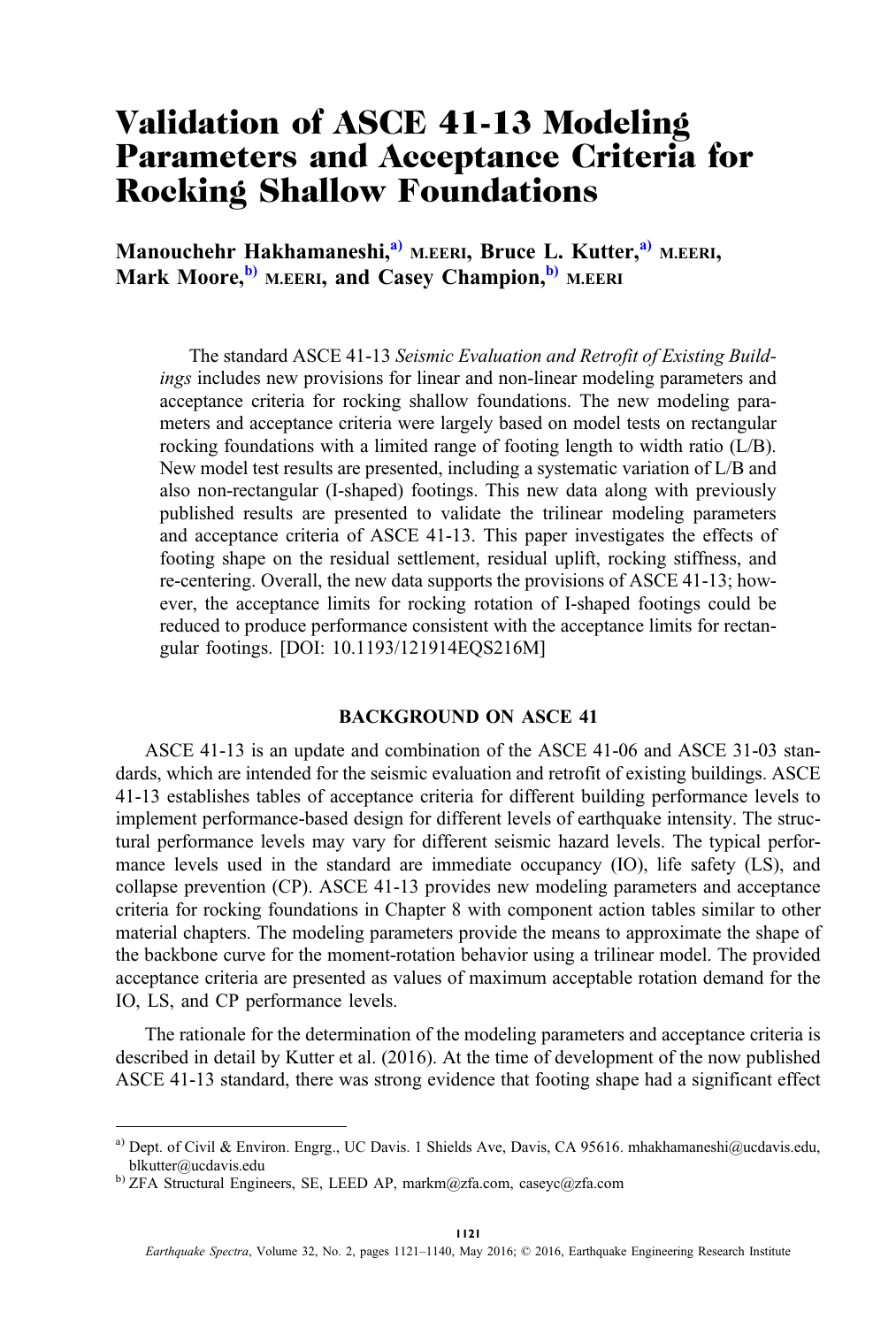<span id="page-1-0"></span>on the performance of rocking foundations. Subsequently, a more extensive series of model tests investigating the effect of footing shape and embedment has been completed by [Hakhamaneshi and Kutter \(2016\)](#page-19-0). The new results include the first ever rocking foundation model tests with a systematic variation in shape of embedded and surface rectangular footings and I-shaped footings. This paper uses the data from this new series of tests as an independent validation of the proposed modeling parameters and acceptance criteria for rocking foundations provided in ASCE 41-13.

## ROCKING FOUNDATIONS

Figure 1a shows a rocking foundation with length (L), width (B) and area ( $A = B \cdot L$ ), which is subject to a vertical load  $(P)$ , and a horizontal load  $(V)$  applied at a lever arm height  $(h<sub>v</sub>)$  above the base of the footing. These loads, due to seismic and gravity forces, can cause the footing to rotate, slide and settle. The soil exerts a resultant force on the footing, which consists of a sliding resistance force and a normal force. For a surface footing on a rigid frictional interface, the sliding is expected to occur prior to rocking if the applied horizontal force is equal to the sliding resistance of the footing and the applied moment  $(M = V \cdot h_v)$  is smaller than the resisting moment  $(PL/2)$ . On the other hand, if the horizontal load is applied at a height greater than  $L/(2\mu)$  (where  $\mu$  is the coefficient of friction), then the footing will tip about its edge. For soil that is not rigid relative to the footing, the footing does not bear on the sharp edge as it rocks. Instead, a minimum critical contact area,  $A_c$ , is required to support the vertical loads. The moving of the contacting area results in a curved interface, with localized bearing failure ([Gajan and Kutter 2008\)](#page-18-0). As shown in Figure 1a, the critical contact area along one edge of the footing will dig into the soil below while the other edge of the footing separates (uplifts) from the soil creating a gap between the footing and the soil. If the lateral load, V, is removed, the vertical load, P, causes gap closure and thus provides a natural selfcentering response.



**Figure 1.** (a) Rocking shallow foundation under vertical load  $(P)$ , lateral load  $(V)$  with definition of critical contact length ( $L_c = A_c/B$ ), (b) Footing shape parameters for rectangular and I-shaped footings.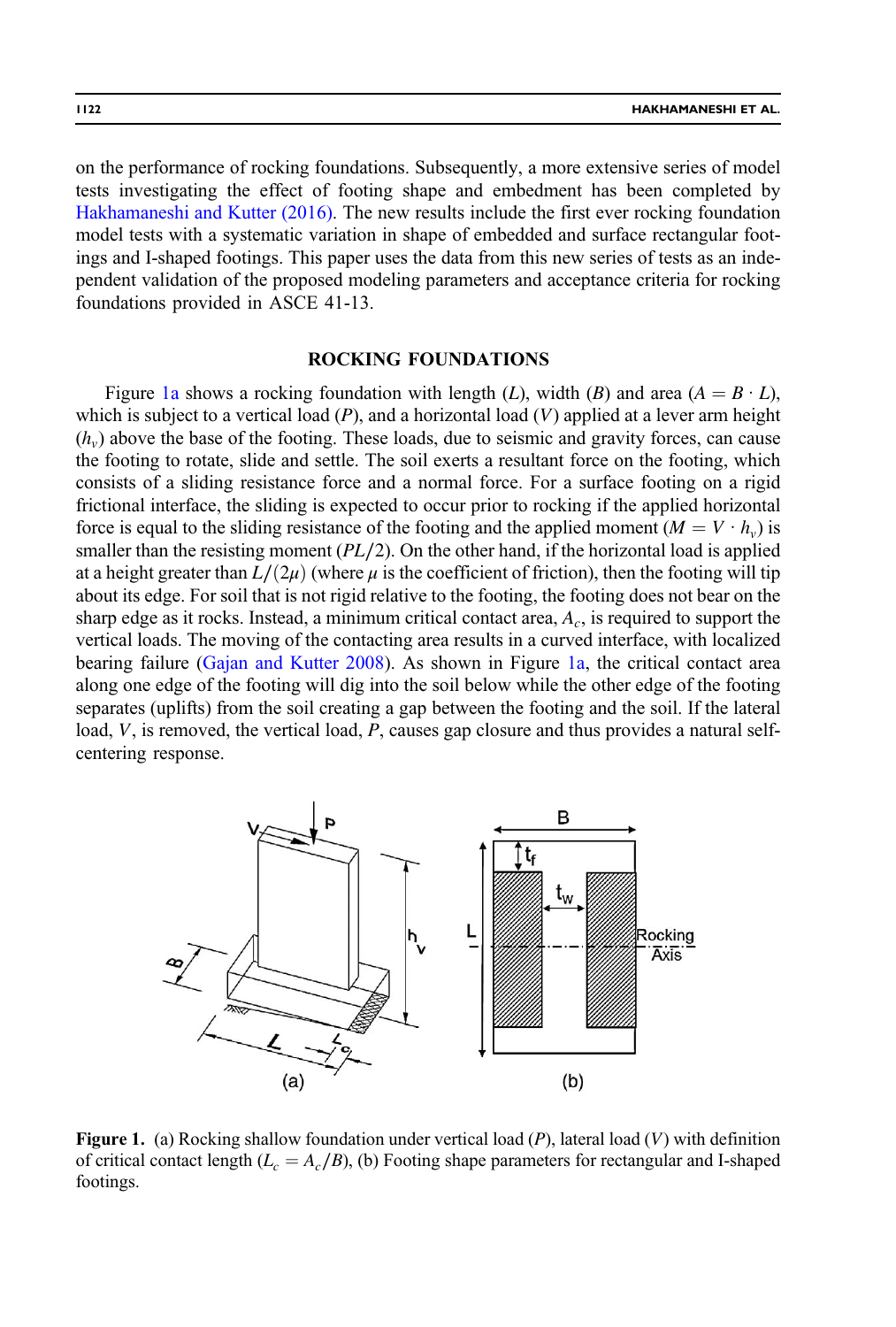<span id="page-2-0"></span>For rectangular footings loaded along the length of the footing, the critical contact length,  $L_c$ , is directly related to the critical contact area:  $L_c = A_c/B$ . The value of  $A_c$  represents the minimum area of the footing required to support the vertical load when the soil's ultimate bearing capacity ( $q_{ult}$ ) is fully mobilized on the contact area and  $A_c = P/q_{ult}$ . [Gajan and](#page-18-0) [Kutter \(2008\)](#page-18-0) described the difference between  $A/A_c$  and the factor of safety with respect to bearing capacity, including the effects of soil type, footing shape factors and the size of the footing. [Deng and Kutter \(2012b\)](#page-18-0) describe the iterative process required to calculate  $A_c$  since  $q_{ult}$  is sensitive to  $A_c$ . The notation for critical contact area ratio  $(\rho_{ac})$  is used in ASCE 41-13 to denote the ratio of  $A_c$  to the total area of the footing, A, as shown in Equation 1:

$$
\rho_{ac} \equiv \frac{A_c}{A} \tag{1}
$$

Similar to previous standards, the moment capacity of a rectangular rocking footing in ASCE 41-13 is calculated from:

$$
M_{c\text{-foot}} = \frac{PL}{2}(1 - \rho_{ac})\tag{2}
$$

In this equation,  $P$  is the total vertical load acting on the footing due to gravity (including the superstructure weight, overburden and footing weight) as well as seismic loads from transient overturning action, and L is the in-plane length of the footing (perpendicular to the rocking axis). Others (e.g., Allotey and El Naggar 2003 and [Meyerhof 1963\)](#page-19-0) have produced similar equations for the rocking moment capacity but with  $\rho_{ac}$  replaced with  $1/FS_p$ , the factor of safety with respect to concentric vertical loading. As the term factor of safety brings to mind outdated concepts of working stress design philosophy and because the inverse of  $A_c/A$  is not clearly correlated to safety, we dispense with the  $FS_p$  terminology in favor of the critical contact area ratio,  $\rho_{ac}$ . The rocking moment capacity can also be represented as shown in Equation 3:

$$
M_{c\text{-foot}} = \frac{PL}{2} \left( 1 - \frac{q}{q_c} \right) \tag{3}
$$

In this equation q is the vertical bearing pressure if P is distributed uniformly ( $q = (P/BL)$ ) and  $q_c$  is the expected bearing capacity of the critical contact area. The ratio of  $q/q_c$  is also equal to  $\rho_{ac}$ :

$$
\frac{q}{q_c} = \frac{P/BL}{P/A_c} = \frac{A_c}{A} = \rho_{ac}
$$
\n(4)

However, it should be pointed out that bearing capacity,  $q_c$ , depends on the shape of the loaded critical contact area. Since the shape of the critical contact area during rocking on one edge is not the same as the shape of the overall footing, the ratio  $q/q_c$  will not be equal to  $1/FS_p$ .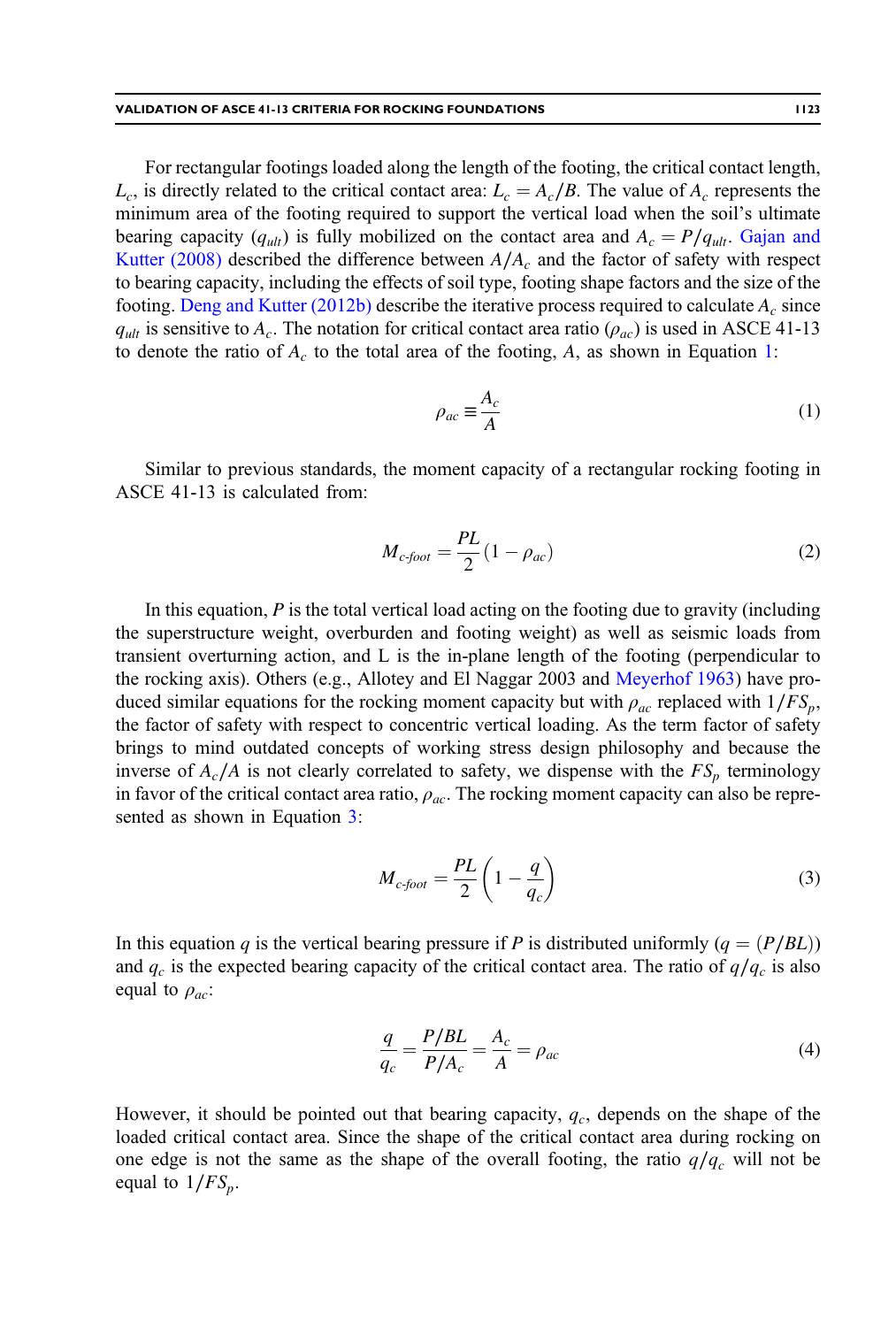# NONLINEAR MODELING OF A BUILDING SYSTEM

<span id="page-3-0"></span>A model of a building using nonlinear static or nonlinear dynamic procedures in ASCE 41-13 includes many nonlinear component actions (e.g., beams, columns and foundations). The behavior of each component is represented using modeling parameters listed in their corresponding component action table. The proposed models for individual components in the standard provide the user with the necessary tools to reasonably model the stiffness, strength and strength degradation. Component action tables also provide the deformation capacity used to determine the acceptance criteria for the corresponding component.

The standard allows three methods for analyzing rocking foundations. In Method 1, uncoupled moment, shear and axial springs (Figure 2c) are used to model the rigid, rocking footing; if the vertical load, P, on the footings is dependent on the rotation due to frame action, iteration may be required to find the appropriate P including seismic contributions. For Method 1, the vertical and shear springs are bilinear (elastic, perfectly plastic) but a trilinear relationship is specified for the moment-rotation relationship (line AFBC in Figure 2b). ASCE 41-13 does not provide modeling parameters for unloading of the footing (line CZ), and guidance on the unloading slope can be found in [Deng et al. \(2014\).](#page-18-0)

In Method 2 (ASCE 2013, Kutter et al. 2016), a rocking footing is modeled by using discrete nonlinear gapping foundation springs distributed along the soil-footing interface; Method 2 adequately accounts for the coupled effect of axial loading on moment capacity, however, no coupling between the moment and shear behavior is accounted for. Method 2 can be used to capture hysteretic damping and the re-centering effects on footings, and thus it



Figure 2. (a) Demonstration of areas overestimated and underestimated in fitting a curve to the experimental data, (b) the proposed trilinear backbone curve for rocking foundations, and (c) uncoupled horizontal, vertical, and rotational springs.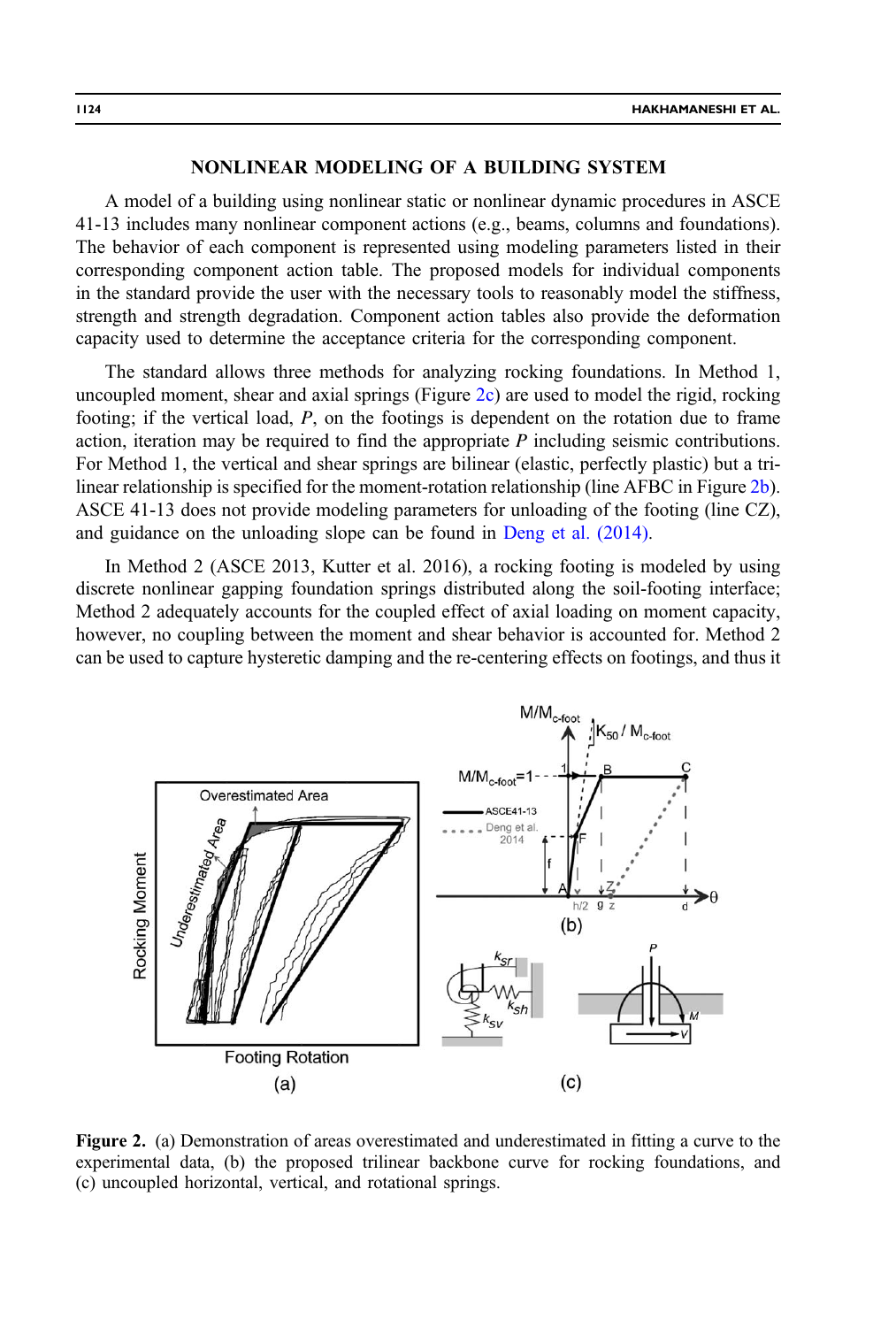may be useful for nonlinear dynamic analysis procedures. Lastly, Method 3 is used when the concrete footing is assumed to be deformable relative to the foundation soil (i.e., a relatively thin elastically flexible footing or a footing in which a plastic hinge forms in the concrete).

## NONLINEAR STATIC PROCEDURES USING METHOD 1

For the nonlinear static procedure, the seismic load is applied to the system as an equivalent distributed static lateral load. The resulting target displacements are applied for different seismic loads until a pushover curve is obtained. The pushover curve plots the relation between the seismic load and the expected displacements. The global response of the system is captured by using the modeling parameters of each building component action, including the foundation spring elements. After the system reaches the target displacement, the demand on each component of the building is compared to the acceptance criteria for that particular component. The uncoupled axial, shear and rotational (moment) springs for Method 1 (Figure [2c](#page-3-0)) are based on the modeling parameters specified in ASCE 41-13, excerpts of which are included in Kutter et al. (2016). The columns in this component action table identify footing shape parameters and the corresponding modeling parameters and acceptance criteria. The footing shape parameters are  $b/L_c$ ,  $(A_{rect} - A)/A_{rect}$  and  $A_c/A$ . The parameter  $b/L<sub>c</sub>$  accounts for the shape of the rocking footing's critical contact area, and for rectangular footings  $b = B$ , where B is the width of the rocking foundation parallel to the axis of rocking and  $L_c$  is the critical contact length (Figure [1a\)](#page-1-0). For an I-shaped footing,  $b = t_f$ , where  $t_f$  is the thickness of the flange. The "missing area ratio" (or MAR) is defined as  $(A_{rect} - A)/A_{rect}$ . As shown in Figure [1b,](#page-1-0) for an I-shaped footing, the missing area ratio is the difference between the area of the circumscribed rectangle and the area of the footing divided by the area of the circumscribed rectangle. For a rectangular footing,  $MAR = 0$ , and for an I-shaped footing with infinitesimally small web and flanges,  $MAR = 1$ .

As shown in Figure [2b](#page-3-0), a trilinear backbone curve (dark lines connecting AFBC) is used to represent the moment-rotation behavior of the rotational spring elements. Figure [2b](#page-3-0) plots the moment demand normalized by the rocking moment capacity  $(M/M_{c\text{-}foot}$ ) versus the footing rotation where, for a rectangular footing, the rocking moment capacity is calculated using Equation [2](#page-2-0) or [3](#page-2-0). For any other footing shapes, the rocking moment capacity can be calculated by multiplying the axial load by the moment lever-arm between the centroid of the footing and the centroid of the critical contact area. For large deformations, the analysis must also account for P-Δ effects that would contribute to the moment about the centroid of the base of the footing. Modeling parameters in the component action table [\(Kutter et al. 2016,](#page-19-0) ASCE 2013) include three parameters  $g, d$ , and f that are used to define the backbone curve. As illustrated in Figure [2b](#page-3-0), the parameters g and d reflect rotation angles and f is a unitless parameter known as the elastic strength ratio. These parameters are presented as a function of the footing shape parameters and linear interpolation between the numerical values is permitted. The basis for setting the modeling parameters and acceptance criteria in ASCE 41-13 is described by [Kutter et al. \(2016\).](#page-19-0) The parameter f is defined as the normalized moment at the first change in rotational stiffness in the trilinear relationship. [Johnson](#page-19-0) [\(2012\)](#page-19-0) studied the data from 14 researchers and suggested that a value of  $f = 0.5$  provides a reasonable fit to the data set. The next modeling parameter,  $g$ , is the footing rotation required to mobilize the rocking moment capacity (point  $B$  in Figure [2b](#page-3-0)). The corresponding moment capacity,  $M_{c\text{-foot}}$ , was obtained using Equation [2](#page-2-0) and the parameter g was obtained by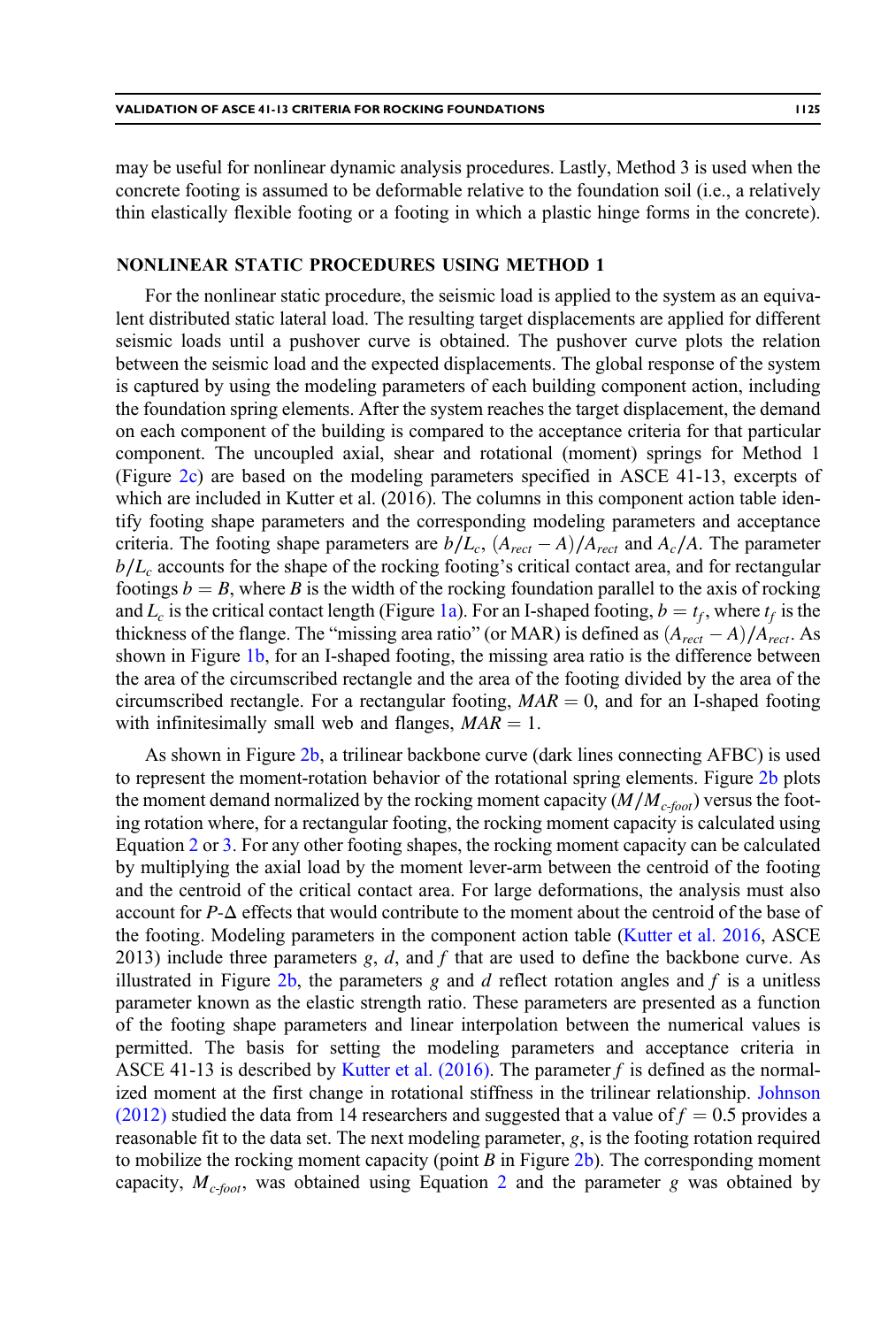overlying the trilinear model on experimental moment-rotation data as proposed by [Johnson](#page-19-0) [\(2012\).](#page-19-0) Figure [2a](#page-3-0) illustrates Johnson's technique where the area of the hysteretic loops over the trilinear model along the FB line was forced to be equal to the area under the backbone curve upon reaching parameter g. Lastly, the parameter  $d$  represents the maximum footing rotation. The resultant backbone curve in ASCE 41-13 is shown as segments AFBC (thick solid lines) in Figure [2b.](#page-3-0) For the I-shaped footings, the allowable rotation decreases as the MAR increases. For rectangular footings, the allowable rotation decreases as  $b/L_c$  decreases.

The backbone curve allows one to perform a monotonic pushover analysis for a nonlinear static procedure. This backbone curve may also be applicable to nonlinear dynamic procedures (NDP) if hysteretic damping, re-centering and pinching are taken into account. [Deng](#page-18-0) [et al. \(2014\)](#page-18-0) recommended relationships for the unloading, along the dashed CZ line. The test results presented below are used to validate the re-centering parameter  $(z)$  and the hysteresis loops proposed by [Deng et al. \(2014\)](#page-18-0) that were used to determine the ASCE 41-13 parameters  $f$ , g, and d. ASCE 41-13 provisions for rocking foundation are limited to rocking-dominated footings, for which sliding deformations are small and the moment capacity is not significantly reduced by the presence of the lateral shear force on the footing. [Gajan and Kutter](#page-18-0) [\(2008\)](#page-18-0) and [Hakhamaneshi \(2014\)](#page-18-0) showed that if the footing's  $M/(V \cdot L)$  ratio is greater than one, that rocking (as opposed to sliding) controls. Based upon this, ASCE 41-13 component action tables are limited to cases with  $M/(V \cdot L) > 1$ ; the standard currently does not provide modeling parameters nor acceptance criteria for sliding dominated footings.

## TESTING PROGRAM

[Johnson \(2012\)](#page-19-0), [Deng and Kutter \(2012b\),](#page-18-0) [Anastasopoulos et al. \(2010\)](#page-18-0), [Gajan and](#page-18-0) [Kutter \(2008\)](#page-18-0) and others have performed experiments to determine moment-rotation behavior of shallow foundations. A new series of slow cyclic tests were conducted to systematically evaluate the effects of footing shape on the moment-rotation behavior. The frequency of the load cycles was less than about 0.01 cycles per second prototype scale. Hence, the accelerations associated with rocking were less than 0.0001 g (prototype scale) and inertia forces are considered negligible. [Gajan and Kutter \(2008\)](#page-18-0) reported that ground shaking causes a reduction in the moment capacity of 15–25% for  $1/15 < \rho_{ac} < 1/2$  and different levels of shaking. [Deng et al. \(2012a\),](#page-18-0) [Hakhamaneshi](#page-18-0) [et al. \(2012\)](#page-18-0), and [Hakhamaneshi \(2014\)](#page-18-0) summarized results of experiments with maximum cyclic rotation up to 5% and cumulative footing rotation up to 30%. Results showed that settlements of footings with similar  $\rho_{ac}$  fall in boundaries consistent for different types of loading and soil environments.

The tests were performed at the Center for Geotechnical Modeling at UC Davis using the 1 m radius (Schaevitz) centrifuge. Sixteen different soil-foundation-superstructure models listed in Table [1](#page-6-0) (eight embedded and eight surface footings) were tested at a centrifugal acceleration of 35 g. The slow cyclic load was applied horizontally to a stiff shear-wall structure attached to the footings. A combination of vertical and horizontal Linear Potentiometers and MEMS accelerometers were used to capture displacements and rotations of the footing and shear wall. ASCE 41-13 provisions permit the derivation of modeling parameters and acceptance criteria using experimentally obtained cyclic response characteristics of a component. Since a specific testing protocol is not recommended in ASCE 41 and is often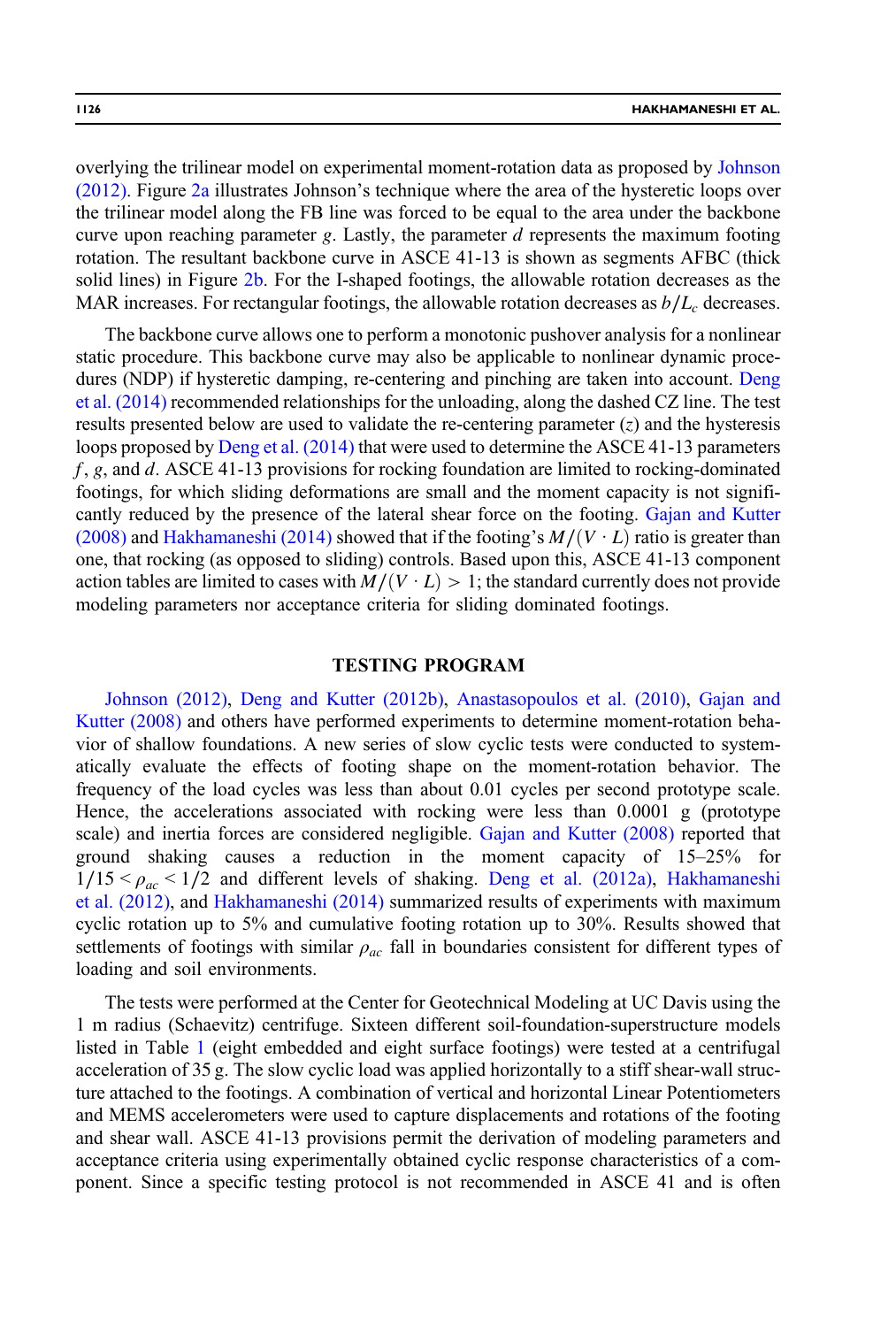| Test Name               | L<br>(mm) | B<br>(mm) | $t_w$<br>(mm) | $t_f$<br>(mm) | b<br>(mm) | D<br>(mm) | $A_c/A$ | P(N) |
|-------------------------|-----------|-----------|---------------|---------------|-----------|-----------|---------|------|
|                         |           |           |               |               |           |           |         |      |
| 1.4 e R $0.6$           | 150       | 90        |               |               | 90        | 32        | 0.114   | 2841 |
| $1.45$ e R $1.55$       | 110       | 170       |               |               | 170       | 32        | 0.115   | 3910 |
| $1.57$ e R $0.14$       | 210       | 30        |               |               | 30        | 32        | 0.102   | 1435 |
| 1.5 e I50 0.11          | 150       | 75        | 26            | 17            | 17        | 32        | 0.098   | 1209 |
| 1.5 e I50 0.17          | 150       | 75        | 19.5          | 25            | 25        | 32        | 0.105   | 1209 |
| 1.5 e I35 0.13          | 150       | 75        | 39            | 20            | 20        | 32        | 0.109   | 1535 |
| 1.5 e I35 0.26          | 150       | 75        | 20            | 39            | 39        | 32        | 0.109   | 1535 |
| 1.5 e I65 0.09          | 150       | 75        | 16            | 13            | 13        | 32        | 0.090   | 834  |
| 2 s R 1.55              | 110       | 170       |               |               | 170       | $\Omega$  | 0.250   | 3941 |
| $1.6 \text{ s R } 0.14$ | 210       | 30        |               |               | 30        | $\theta$  | 0.233   | 1341 |
| 1.4 s R 0.6             | 150       | 90        |               |               | 90        | $\Omega$  | 0.244   | 2841 |
| 1.5 s 135 0.26          | 150       | 75        | 20            | 39            | 39        | $\theta$  | 0.286   | 1535 |
| 1.5 s I35 0.13          | 150       | 75        | 39            | 20            | 20        | $\theta$  | 0.294   | 1535 |
| 1.5 s I50 0.17          | 150       | 75        | 19.5          | 25            | 25        | $\theta$  | 0.323   | 1170 |
| 1.5 s I50 0.11          | 150       | 75        | 26            | 17            | 17        | $\Omega$  | 0.323   | 1209 |
| 1.5 s 165 0.09          | 150       | 75        | 16            | 13            | 13        | $\theta$  | 0.385   | 826  |

<span id="page-6-0"></span>Table 1. Footing properties in model scale. The length scale factor to convert results to prototype scale is 35.

dependent on the component being tested, a loading protocol consistent with the general guidelines of FEMA P-795 was developed and is also explained by [Liu et al. \(2014\).](#page-19-0) FEMA P-795 prescribes cyclic-load testing protocols and states that "the deformation history should be described in terms of a well-defined quantity (e.g., displacement, story drift rotation) and should consist of symmetric deformation cycles of step-wise increasing amplitude" (ATC 2011, pp. 50–51). Starting with cyclic displacements equal to 0.1% of the height of the actuator above the base of the footing, three cycles of displacement were applied. Then, the amplitude of applied displacement was doubled, three more cycles applied, etc., until the amplitude of displacement was 6% of the height of the actuator above the base of the footing. Since the test models were rocking dominated, the footing rotation was approximately equal to displacement/height and the maximum rotation was approximately 6%. All the rotations reported in this paper are reported as the tangent of the rotation angle (i.e., 1% rotation indicates that the tangent of the rotation angle is 0.01).

Table 1 describes the footing properties for each of the sixteen experiments. All the properties presented in this table are in model scale and scaling laws for centrifuge tests are described in [Garnier et al. \(2007\)](#page-18-0). All the footings in the present study were founded on medium dense sand with a relative density of 80%. They were also designed to carry similar bearing pressures of approximately 210 kPa. The parameter  $t_w$  represents the thickness of the web for the I-shaped footings. The parameter D represents the embedment of the footing and  $A_c/A = \rho_{ac}$ . The test name is composed of 4 segments describing: the ratio  $M/(V \cdot L)$ , foundation embedment, shape of the footing and the  $b/L$  ratio. As an example, the test name 1.4\_e\_R\_0.6 reflects an embedded (e), rectangular footing (R), with  $b/L = 0.6$  and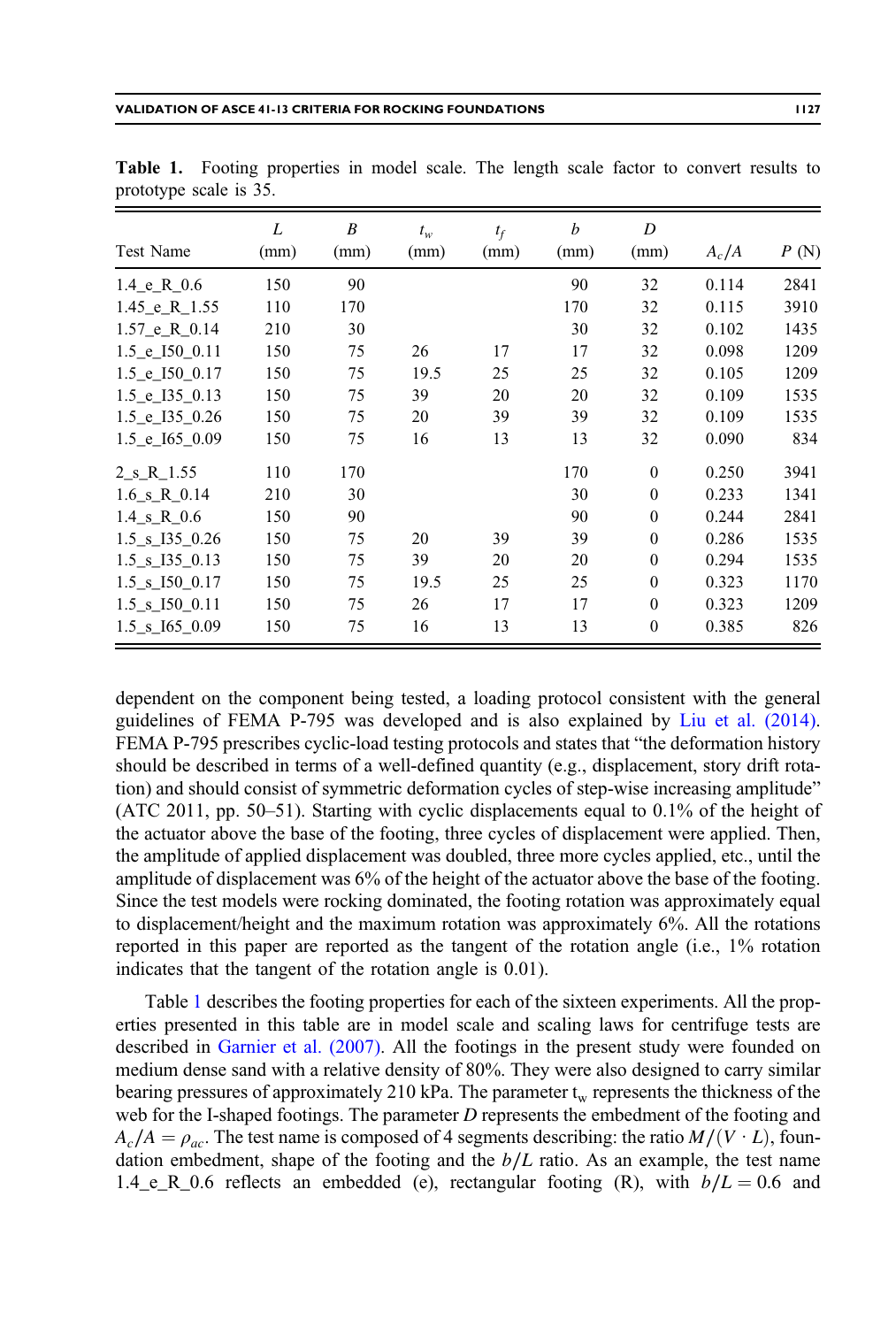<span id="page-7-0"></span> $M/V \cdot L = 1.4$ . The test name 1.5 s I35 0.13 reflects a surface (s), I-shaped footing of MAR = 35% (I35), with b/L = 0.13 and  $M/(V \cdot L) = 1.5$ . The eight footings that were embedded had  $A_c/A \approx 0.1$  and the eight surface footings had  $A_c/A \approx 0.3$ . The results of these 16 experiments on sand are analyzed along with the test data analyzed by [Johnson](#page-19-0) [\(2012\)](#page-19-0) and are presented in the following section.

## TEST RESULTS

#### INITIAL ROCKING STIFFNESS

As shown in Figure [2b](#page-3-0), the rocking stiffness  $(K_{50})$  represents the stiffness of the footing along line AF. ASCE 41-13 suggests conventional elastic solutions by [Gazetas \(1991\)](#page-18-0) using the expected shear modulus and Poisson's ratio to obtain the initial stiffness of the uncoupled rotational springs. The technique proposed by [Johnson \(2012\)](#page-19-0) for obtaining the parameter g (rotation to mobilize rocking capacity) was used to evaluate the rocking stiffness by fitting the experimental moment-rotation hysteresis data with the proposed trilinear backbone curve. For each test, the corresponding experimental rocking moment capacity was also measured and a matrix of  $K_{50}$  and  $M_{c\text{-foot}}$  was obtained. Figure 3a plots the experimental rocking stiffness ( $K_{50}$  using Johnson's technique) versus the rocking stiffness obtained from ASCE 41-13 equations  $(K_{yy})$ . The results show that the ASCE 41-13 equations consistently overestimate  $K_{50}$ . The equations based upon elastic theory are more accurate for small rotation demands as they neglect the soil yielding and are used mainly for the elastic range. However, the experimental  $K_{50}$  was obtained at point F, where  $f = 0.5$  and  $M = 0.5M_{c\text{-foot}}$ . At this point, we expect some yielding and footing uplift to have occurred, leading to a reduction in the stiffness. If the experimental rocking stiffness was calculated at a smaller rotation, the results



**Figure 3.** (a) Measured  $K_{50}$  vs. ASCE 41-13 method, (b) measured  $K_{50}$  vs. measured  $M_{c\text{-}foot}$ .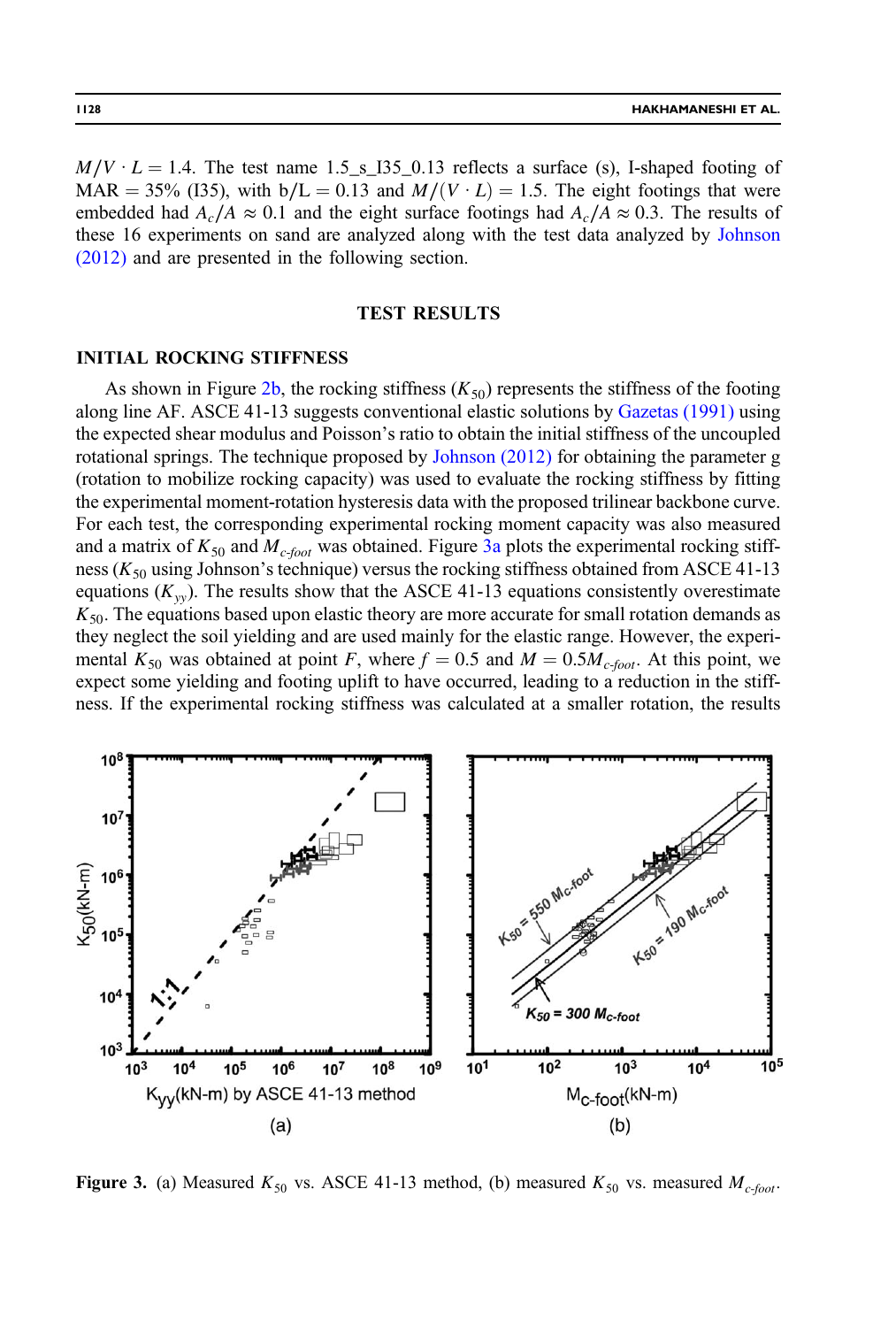from the two methods would be more similar. [Deng et al. \(2014\)](#page-18-0) observed that the stiffness,  $K_{50}$ , was approximately proportional to the rocking moment capacity when 50% of the capacity is mobilized, and that the ratio  $K_{50}/M_{c-foot}$  ranged from 230 to 460. For design of rectangular rocking footings, they suggested that  $K_{50} \approx 300 M_{c\text{-foot}}$ . Figure [3b](#page-7-0) plots the measured  $K_{50}$  and the  $M_{c\text{-}foot}$  values from the data generated by [Johnson \(2012\)](#page-19-0) and the MAHS test series. It is noted that about 68% of the data points (mean plus/minus one standard deviation) lie between the  $K_{50}/M_{c\text{-}foot}$  ratios of 190 and 550. As it will be shown later, I-shaped footings with a larger MAR were found to have larger  $K_{50}/M_{c\text{-}foot}$  ratios than other footings.

The parameter h/2 is used to describe the rotation at point F in Figure [2b.](#page-3-0) Therefore, the parameter h can be deduced as the ratio of  $M_{c\text{-}foot}/K_{50}$  (i.e.,  $1/h = K_{50}/M_{c\text{-}foot}$ ). [Deng](#page-18-0) et al.  $(2014)$  proposed a value of 0.0033 for parameter h which is consistent with their recommendation of the ratio  $K_{50}/M_{c\text{-}foot}$  for rectangular footings to be approximately 300  $(1/h = 1/300 = 0.0033)$ . To investigate the stiffness to strength ratio  $K_{50}/M_{c\text{-}foot}$  further, an attempt was made to see if this ratio could be correlated to the ratio of stiffness/strength for the soil,  $G/q_c$ , where G is the soil's shear modulus and  $q_c$  is the ultimate bearing capacity of the critical contact area. One of the methods in ASCE 41-13 for determination of the shear modulus of sandy soils is given by Equation 5a:

$$
G_0 = 435(N_1)_{60}^{1/3} \sqrt{P_a \sigma'_{mp}} \tag{5a}
$$

In this equation  $(N_1)_{60}$  is the Standard Penetration Test blow count corrected to an equivalent hammer energy efficiency of 60%, and an overburden of 1 atmosphere. For our centrifuge tests, the blow count was obtained from  $(N_1)_{60} = C_d(D_R^2)$ . According to Idriss and Boulanger, the value of  $C_d$  may vary in the range of 35 (e.g., laboratory samples) to 55 (e.g., natural deposits). An intermediate value ( $C_d = 46$ ) was used for this paper, although a marginally better correlation would be observed in Figure [3a](#page-7-0) if a lower value of  $C_d$  (e.g.,  $C_d = 35$  for laboratory samples) had been adopted. The parameter  $\sigma'_{mp}$  is the mean effective stress averaged over the relevant region below the footing. ASCE 41-13 suggests obtaining this value as the larger value of Equation 5a and  $\sigma'_{v0}$ , where  $\sigma'_{v0}$  is the effective vertical stress at a depth of  $(D + 0.5B)$ . In Equation 5b, Q is the expected bearing load on the footing, including load due to overburden soil above the footing:

$$
\sigma'_{mp} = \frac{1}{6} \left( 0.52 - 0.04 \frac{L}{B} \right) \frac{Q}{A}
$$
 (5b)

Figure [4](#page-9-0) plots the correlation between  $K_{50}/M_{c\text{-foot}}$  and  $G/q_c$ . Figure [4a](#page-9-0) plots this correlation for embedded footings with  $0.09 < \rho_{ac} < 0.14$  and Figure [4b](#page-9-0) plots this correlation for surface footings with  $0.2 < \rho_{ac} < 0.5$ . Due to the narrow footing width across the flange or web, and the sensitivity of bearing capacity to the width of a footing for shallow foundations on sand, the I-shaped footings in sand will mobilize at a smaller ultimate bearing capacity pressure  $(q_c)$  than a rectangular footing of similar length and width. Furthermore, the I-shaped section has a larger moment of inertia than a rectangular shape of the same area, hence, one might expect the rotational stiffness to be greater for an I-shape than for a rectangular shape. Therefore, we expect the ratio  $G/q_c$  and  $K_{50}/M_c$ -foot to be larger for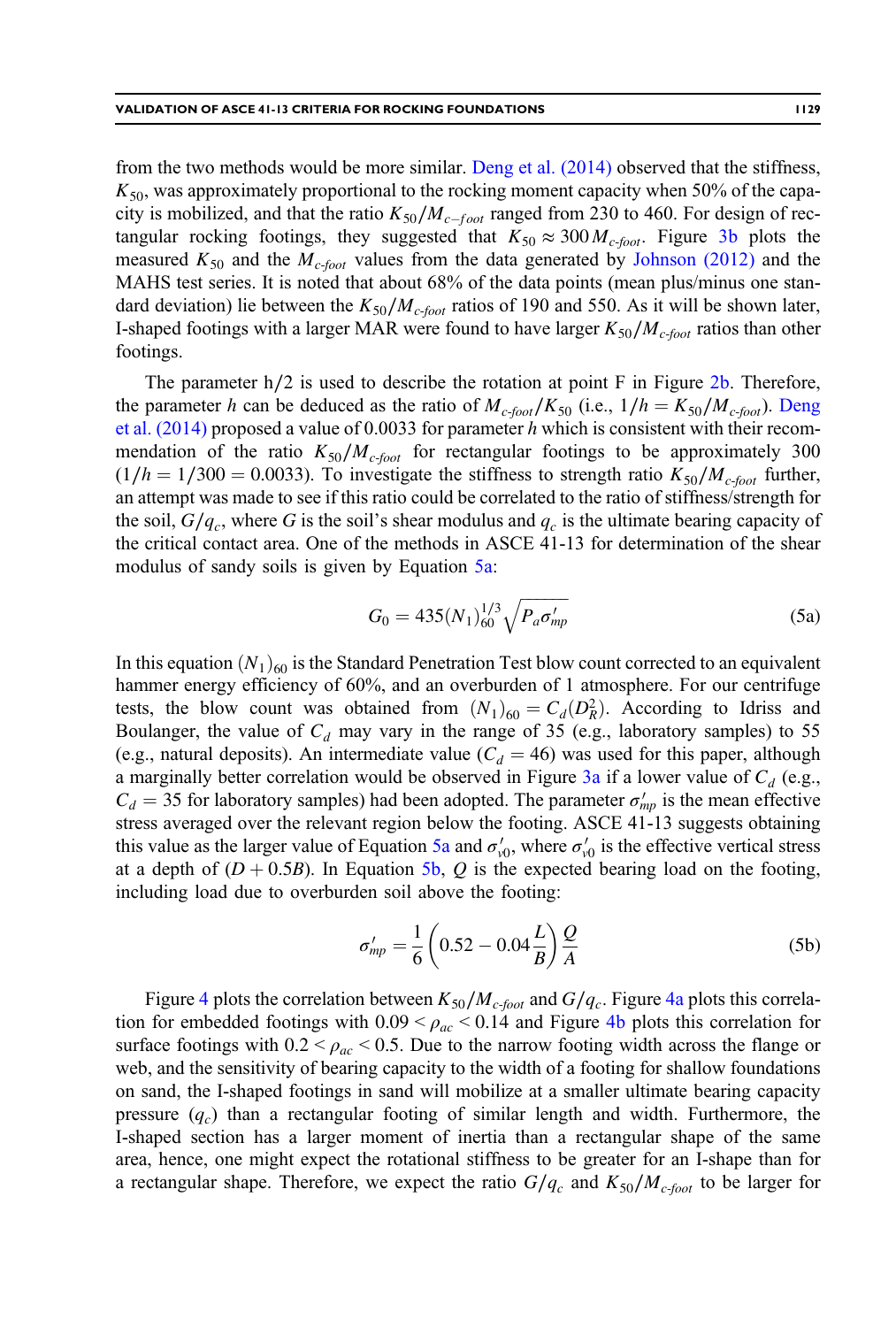<span id="page-9-0"></span>

**Figure 4.** Correlation between  $K_{50}/M_{c\text{-foot}}$  vs.  $G/q_c$  for (a) embedded, small  $\rho_{ac}$  footings and (b) surface, large  $\rho_{ac}$  footings.

the I-shaped footings than rectangular footings of similar initial embedment and bearing pressure. As the MAR increases, we also expect these ratios to increase accordingly. In Figure 4, the shapes of the data point symbols represent the geometry of the corresponding footings. Results show that for most rectangular footings  $(MAR = 0)$ , the proposed value of  $K_{50}/M_{c\text{-}foot} = 300$  by Deng et al. (2014) is a good fit, regardless of the value of  $\rho_{ac}$ . This ratio ranges from 150–450 for different shapes of rectangular footings. The verylong-narrow footing ( $b/L = 0.14$ ) seems to have the highest ratio between all the rectangular footings, for both ranges of  $\rho_{ac}$ . For I-shaped footings, as the MAR increases, the ratio of  $G/q_c$  and the ratio  $1/h = K_{50}/M_c$ -foot increase accordingly. For an I-shaped footing with  $MAR = 65\%, 1/h \approx 700$  while for an I-shaped with  $MAR = 35\%, 1/h \approx 400$ . The small range of  $K_{50}/M_{c\text{-foot}}$  for a wide range of footing sizes and shapes may be unexpected.

## ROTATION TO MOBILIZE CAPACITY, g

As introduced in ASCE 41-13 and shown in Figure [2b,](#page-3-0) the parameter g is the rotation to mobilize the rocking moment capacity. ASCE 41-13 proposes different g values based on the footing's  $\rho_{ac}$  (Table 8-4 in ASCE 41-13, excerpts of which are provided in Kutter et al. 2016). For rectangular footings, the parameter g does not vary with footing shape for similar  $\rho_{ac}$ values. However, for I-shaped footings of the same  $\rho_{ac}$ , the standard anticipates a variation of g with MAR. For footings which lie between the proposed values, linear interpolation is permitted by the standard. Deng et al. (2014) and [Johnson \(2012\)](#page-19-0) recommended the use of  $g = 0.012$  for design of rocking rectangular footings if  $\rho_{ac} \approx 1/8$ . Figure [5](#page-10-0) compares the experimental  $g$  values versus the interpolated ASCE 41-13 values for footings of the same shape and  $\rho_{ac}$ . The experimental results include the data from the sixteen MAHS test series (Table [1\)](#page-6-0) as well as the data analyzed by [Johnson \(2012\).](#page-19-0)

For rectangular footings, the interpolated ASCE 41-13 values fit reasonably with the experimental results. For the very-long-narrow footing  $(b/L = 0.14)$ , the difference is larger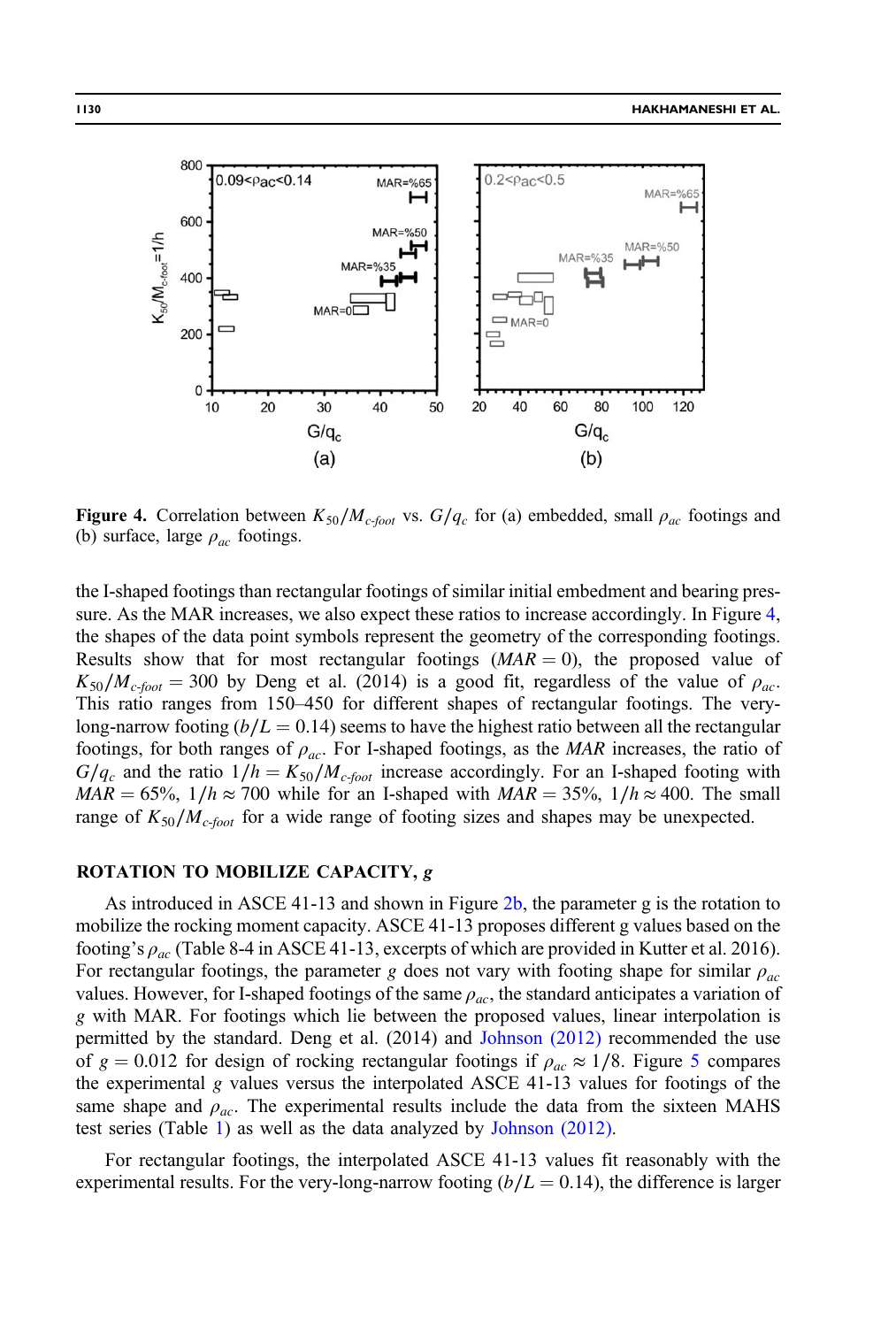<span id="page-10-0"></span>

Figure 5. Rotation to mobilize capacity from ASCE 41-13 and experiments.

than for the other shapes of rectangular footings. In beam bending theory, the magnitude of the strain hardening after yielding at the extreme fiber of a beam is larger for a rectangular section than an I-shaped section. For an I-shaped section, as the flange area is fully plastified, and the section does not strengthen much due to the relatively small width of the web. For a rectangular section, the shape of the stress distribution is not expected to undergo a sudden change. Similar to beam theory, as an I-shaped footing leaves the linear range, the flange of the footing plastifies and goes into the nonlinear range. For footings of smaller flange thickness (larger MAR), a smaller rotation demand is needed to mobilize the rocking capacity as we expect a faster plastification of the entire flange area. Although the experimental results and the standard agree in the decreasing pattern in g with increasing MAR, it appears that ASCE 41-13 overestimates the g parameter for the I-shaped footings by approximately a factor of 1.5. As shown by Deng et al. (2014), determination of this parameter directly affects the magnitude of the hysteretic damping. They showed that as g decreases, the ratio  $K_{50}/M_{c\text{-foot}}$  increases, yielding an increase in the hysteretic damping.

#### COMPARISON OF TEST RESULTS TO ASCE 41-13 BACKBONE CURVE

From the component action table for nonlinear procedures (Table 8-4 in ASCE 41-13 and Table [1](#page-6-0) in Kutter et al. 2016), linear interpolation was used to obtain the modeling parameters and the allowable rotation demands for the sixteen footings tested; values interpolated from the table are summarized in Table [2.](#page-11-0) In addition to the parameters listed in Table [2](#page-11-0), the method proposed by Deng et al. (2014) is used for the unloading segment (line CZ in Figure [2b\)](#page-3-0) and shown in Figures [6](#page-12-0) and [7.](#page-13-0) The unloading lines from Deng et al. (2014), described more in the next section of this paper, are shown commencing from the IO, and LS acceptance limits listed in Table [2](#page-11-0). The CP limit point is also indicated in Figures [6](#page-12-0) and [7](#page-13-0). The experimental hysteretic response is shown in gray, with the black ASCE 41-13 backbone curve superimposed. The ASCE 41-13 backbone curve generally captures the overall shape of the measured hysteretic response.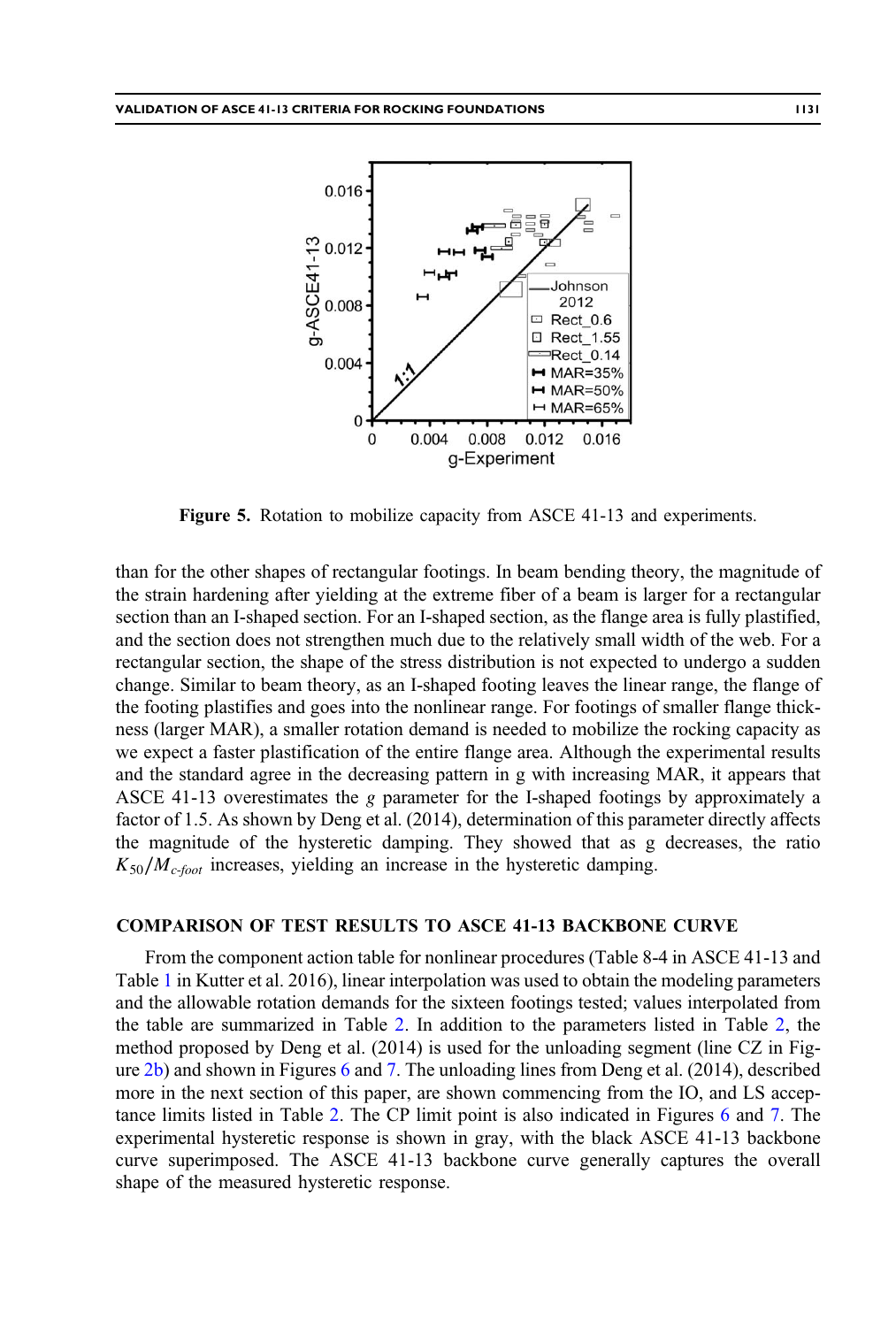| Test Name                                | $g$ (rad.) | $d$ (rad.) | f       | IO $(rad.)$ | $LS$ (rad.)           | $CP$ (rad.)           |
|------------------------------------------|------------|------------|---------|-------------|-----------------------|-----------------------|
| $1.4 \text{ } e \text{ } R \text{ } 0.6$ | 0.0124     | 0.1        | 0.5     | 0.0134      | 0.0674                | 0.0842                |
| 1.45 e R 1.55                            | 0.0124     | 0.1        | 0.5     | 0.0157      | 0.0800                | 0.1000                |
| $1.57$ e R $0.14$                        | 0.0118     | 0.1        | 0.5     | 0.0111      | 0.0486                | 0.0607                |
| 1.5 e I50 0.11                           | 0.0100     | 0.1        | 0.5     | 0.0098      | 0.0393                | 0.0491                |
| 1.5 e I50 0.17                           | 0.0102     | 0.1        | 0.5     | 0.0092      | 0.0382                | 0.0478                |
| $1.5$ e $135$ 0.13                       | 0.0114     | 0.1        | 0.5     | 0.0105      | 0.0433                | 0.0541                |
| 1.5 e I35 0.26                           | 0.0117     | 0.1        | 0.5     | 0.0096      | 0.0417                | 0.0522                |
| 1.5 e I65 0.09                           | 0.0086     | 0.1        | 0.5     | 0.0091      | 0.0368                | 0.0460                |
| 2 s R 1.55                               | 0.0136     | 0.1        | 0.5     | 0.0093      | 0.0477                | 0.0597                |
| $1.6 \text{ s R } 0.14$                  | 0.0135     | 0.1        | 0.5     | 0.0060      | 0.0319                | 0.0400                |
| $1.4 \text{ s} \cdot R$ 0.6              | 0.0136     | 0.1        | 0.5     | 0.0074      | 0.0383                | 0.0480                |
| 1.5 s 135 0.26                           | 0.0133     | 0.1        | 0.5     | 0.0049      | 0.0236                | 0.0296                |
| 1.5 s I35 0.13                           | 0.0133     | 0.1        | 0.5     | 0.0047      | 0.0228                | 0.0286                |
| $1.5$ _s_I50_0.17                        | 0.0117     | 0.1        | 0.5     | 0.0042      | 0.0179                | 0.0225                |
| $1.5$ _s_I50_0.11                        | 0.0117     | 0.1        | 0.5     | 0.0042      | 0.0179                | 0.0225                |
| $1.5$ _s_I65_0.09 <sup>*</sup>           | $0.0103*$  | $0.1^*$    | $0.5^*$ | $0.0032^*$  | $0.0112$ <sup>*</sup> | $0.0141$ <sup>*</sup> |

<span id="page-11-0"></span>Table 2. Modeling parameters and acceptance criteria for the tested footings based on ASCE 41-13

The  $b/L_c$  for this scenario is 0.7 and ASCE 41-13 does not have recommended modeling parameters for  $b/L_c$  < 1. The interpolated values assume  $b/L_c = 1$ .

It is instructive to compare the magnitude of the rotation to mobilize the moment capacity (g) to the allowable total footing rotation for various performance points. For the IO performance level, this may be done by comparing columns "IO" and " $g$ " in Table 2 or graphically in Figures [6](#page-12-0) and [7](#page-13-0). For the footings with low  $\rho_{ac} = A_c/A$  (the embedded footings for this test program), the allowable IO rotation is comparable to g for I-shaped footings and narrow rectangular footings rocking in the strong direction. For the embedded rectangular footings with larger widths, the IO rotation is somewhat greater than g. For the footings with larger  $\rho_{ac}$ (surface footings for this test program), the allowable IO rotation is substantially less than  $g$ , especially for narrow rectangular footings and I-shaped footings rocking in the strong direction; this is consistent with the known trend that the potential for residual settlement increases for narrow and I-shaped footings that are rocking in the strong direction. This trend is discussed in more detail in the following sections.

In some of the graphs in Figure [6](#page-12-0) and [7](#page-13-0) (especially the last graph for the I-shaped footing with 65% missing area ratio) the moment capacity changes somewhat noticeably over the course of the cycling. This is primarily attributed to changes in overburden associated with residual settlement or uplift of the footings. As the foundation settles or uplifts, the surcharge term in the bearing capacity formula will change, leading to a different  $A_c$  and  $\rho_{ac}$ . For foundations with larger expected settlements (or uplifts), this change is more pronounced as the change in the surcharge term becomes more significant. It can be shown that the change in the rocking moment capacity is not very sensitive to the change in the surcharge term and  $\rho_{ac}$ ;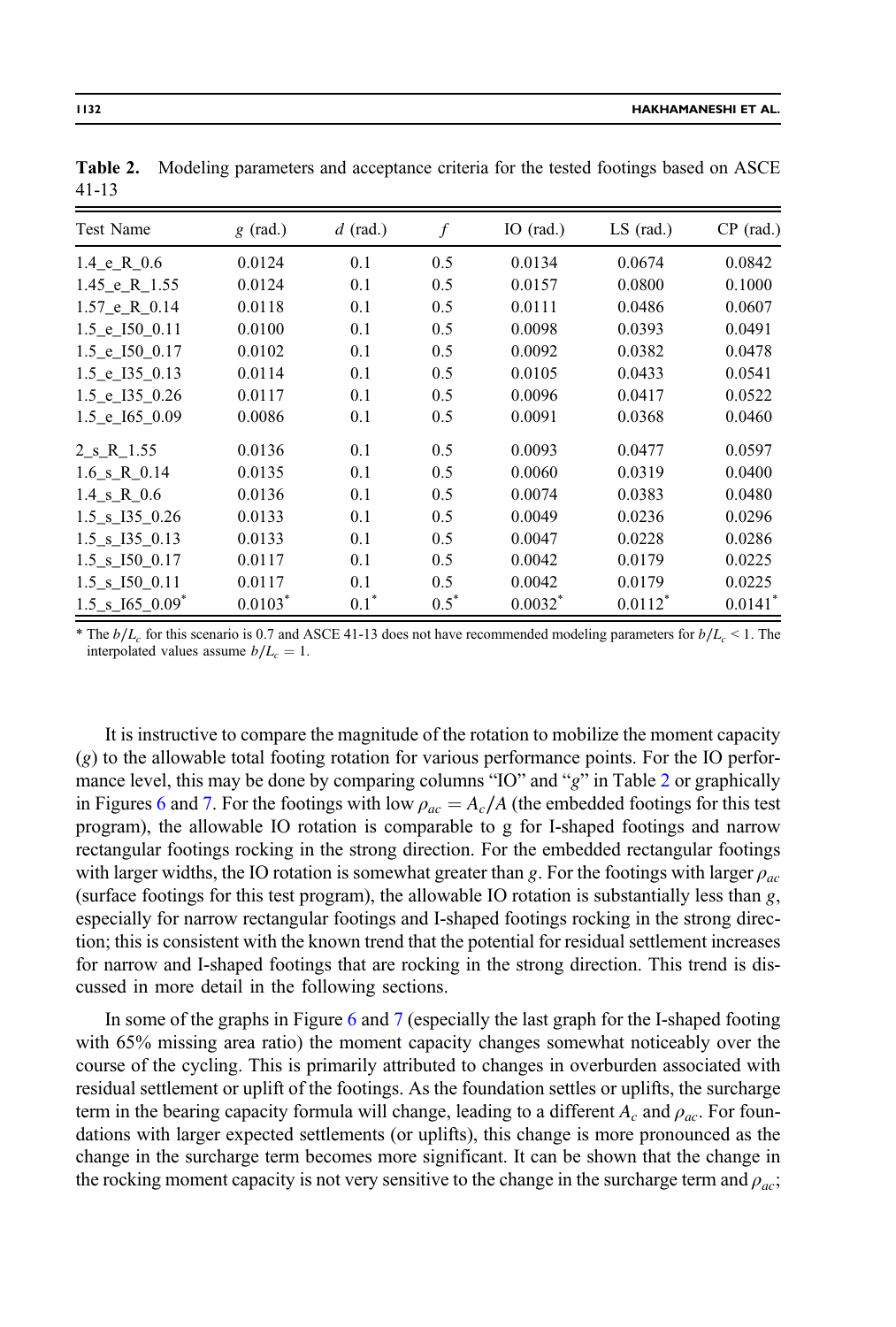<span id="page-12-0"></span>

Figure 6. ASCE 41-13 backbone curves for MAHS embedded footings with data points corresponding to modeling parameters  $f$ ,  $g$ , and acceptance limits IO, LS, and CP. Two unloading lines are shown for each graph, one commencing from the allowable IO rotation and one from LS.

the degradation in capacity is negligible for rotations less than the LS limit. As shown in Equation [2](#page-2-0), if  $\rho_{ac}$  is small, the rocking moment capacity is approximately proportional to P and L and is insensitive to  $\rho_{ac}$ . As an example, if the bearing capacity changes  $\rho_{ac}$ from 0.2 to 0.1, the final rocking moment capacity will only be changed by 10%.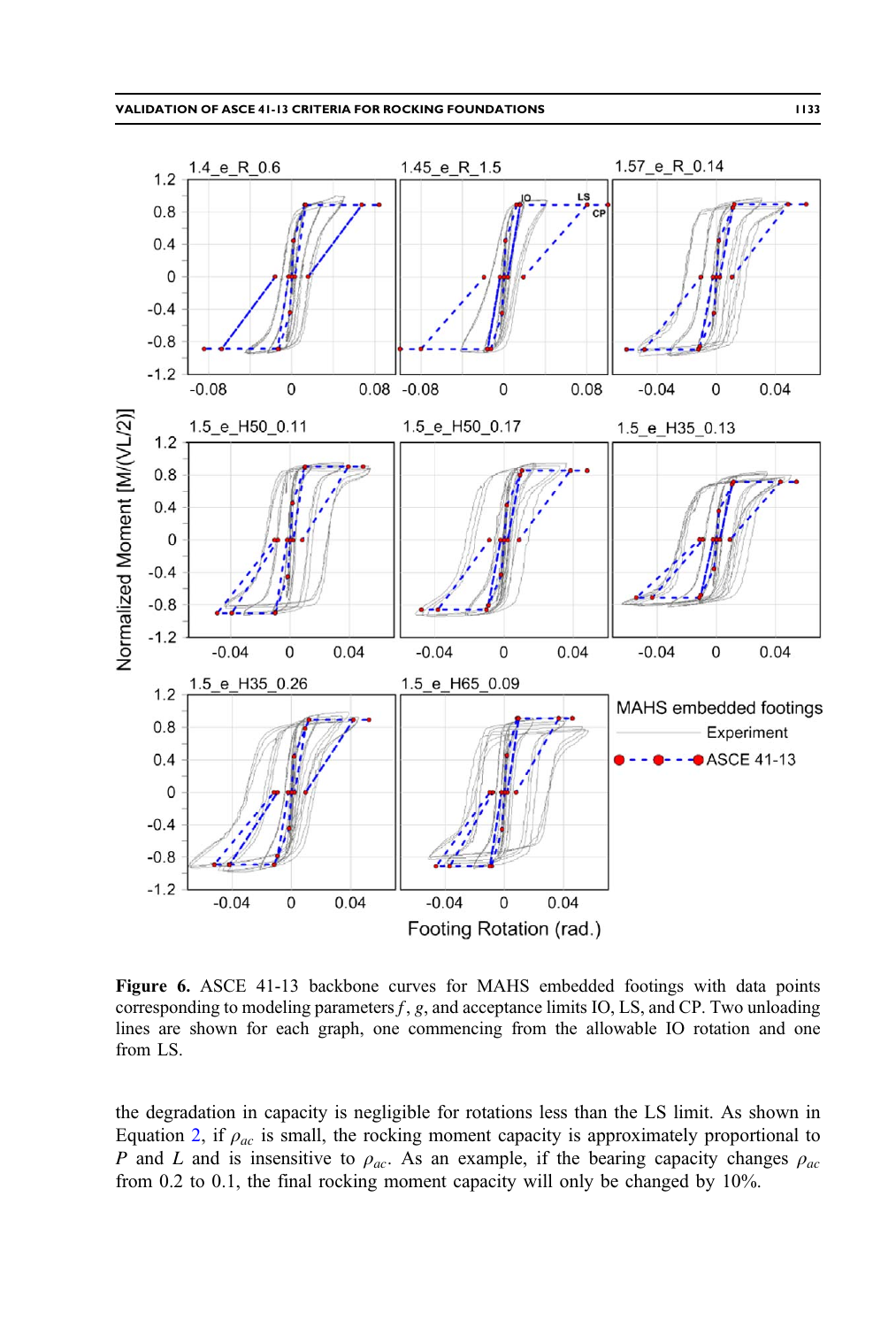<span id="page-13-0"></span>

Figure 7. ASCE 41-13 backbone curves for MAHS surface footings with data points corresponding to modeling parameters  $f$ ,  $g$ , and acceptance limits IO, LS, and CP. Two unloading lines are shown for each graph, one commencing from the allowable IO rotation and one from LS.

## RE-CENTERING RATIO,  $R_d$

The re-centering capability of a rocking footing  $(R_d)$  is not directly accounted for in ASCE 41-13, but re-centering is one of the positive attributes of the rocking mechanism. Hence, we have attempted to quantify the effects in this section. [Deng et al. \(2014\)](#page-18-0) defined the re-centering ratio as: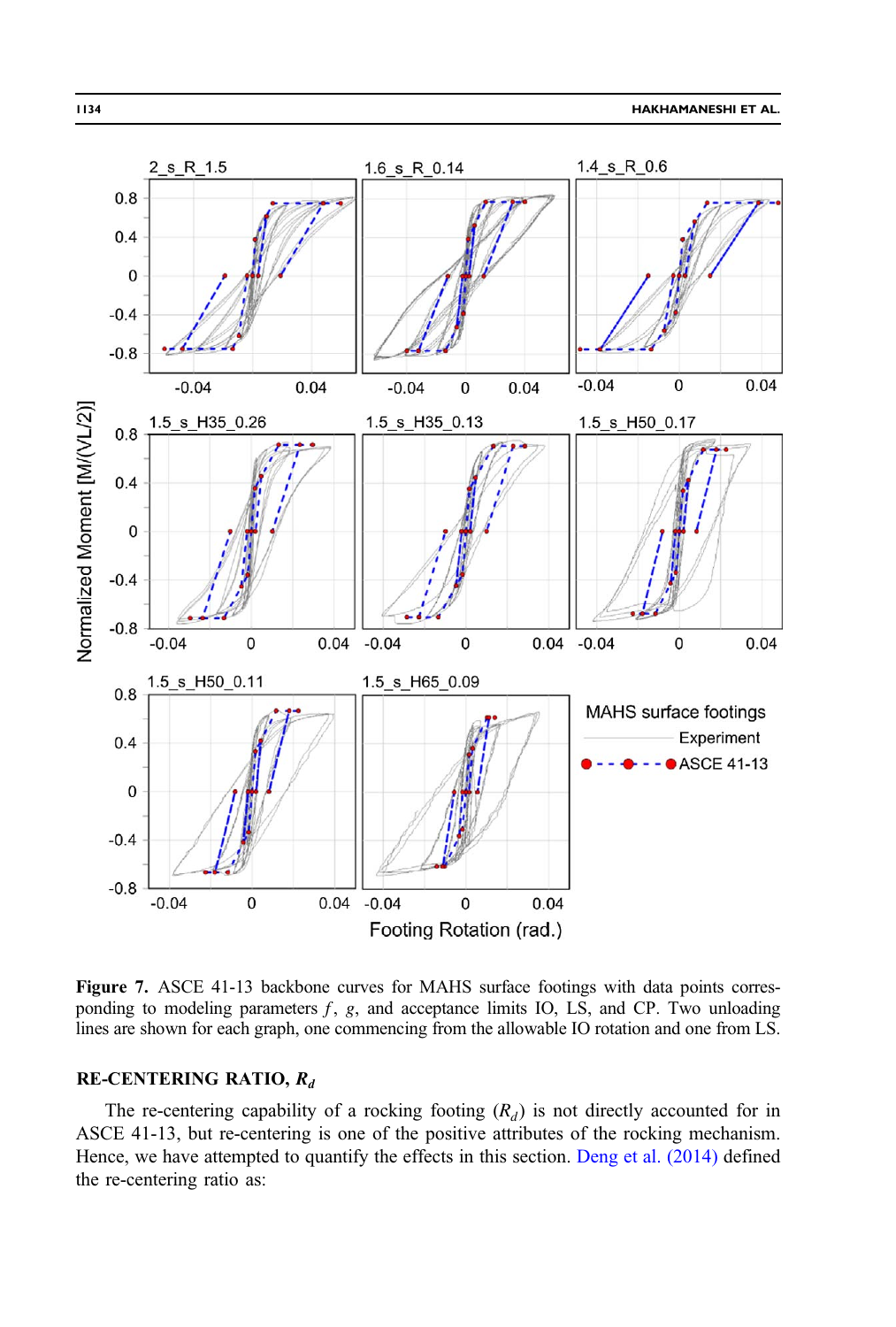<span id="page-14-0"></span>

Figure 8. Empirical correlation between  $R_d$  vs.  $1/\rho_{ac}$ .

$$
R_d = 1 - \frac{z}{d} \tag{6}
$$

In this equation, z is the residual rotation of the footing upon unloading (moment  $= 0$ ) and the parameter  $d$  is the maximum footing rotation for the corresponding hysteresis loop. The re-centering mechanism of a rocking footing is largely a result of the gap closure as the moment is released. If the foundation was rocking on a rigid surface,  $(1/\rho_{ac} = \text{infinite})$ , we would expect a perfect re-centering, leading to  $R_d = 1$  (i.e.,  $z = 0$ ). On the other hand, if the axial load (P) was exactly equal to the foundation's bearing capacity (i.e.,  $1/\rho_{ac} = 1$ ), we expect no re-centering to occur since no gap is formed as the foundation rotates; this situation would give  $z \approx d$  and  $R_d \approx 0$ . Based on data available at the time, Deng et al. (2014) proposed an empirical correlation for  $R<sub>d</sub>$  with respect to the foundation's critical contact area ratio  $(\rho_{ac})$ , as shown in Equation 7.

$$
R_d = \frac{1}{2.6\rho_{ac} + 1} \tag{7}
$$

The re-centering ratios  $(R_d)$  of the footings listed in Table [1](#page-6-0) are calculated for the IO and LS acceptance rotations. These data points, along with the data from Deng et al. (2014), are plotted in Figure 8. The existing data are shown in lighter gray color circles while the new data points are in bold lines and the symbols used represent the shape of the footings tested. Furthermore, the unloading lines for these computed re-centering ratios have been added to Figures [6](#page-12-0) and [7](#page-13-0). The results depicted in Figure [6](#page-12-0) (embedded footings) show an over-estimation of the re-centering ratio by the Deng et al. (2014) correlation, especially for the LS  $\&$  CP levels. Equation 7 suggests that re-centering improves as  $\rho_{ac}$  decreases, which is correct, but in addition, the re-centering ability is diminished if soil material falls into the gap that opens up under the footing during rocking. The data points in Figure 8 near  $\rho_{ac} = 0.1$  (1/ $\rho_{ac} = 10$ ) are for embedded footings in dry sand where sand easily ravels into the gap; for these footings Equation 7 overestimates re-centering. For surface footings (the group of data points near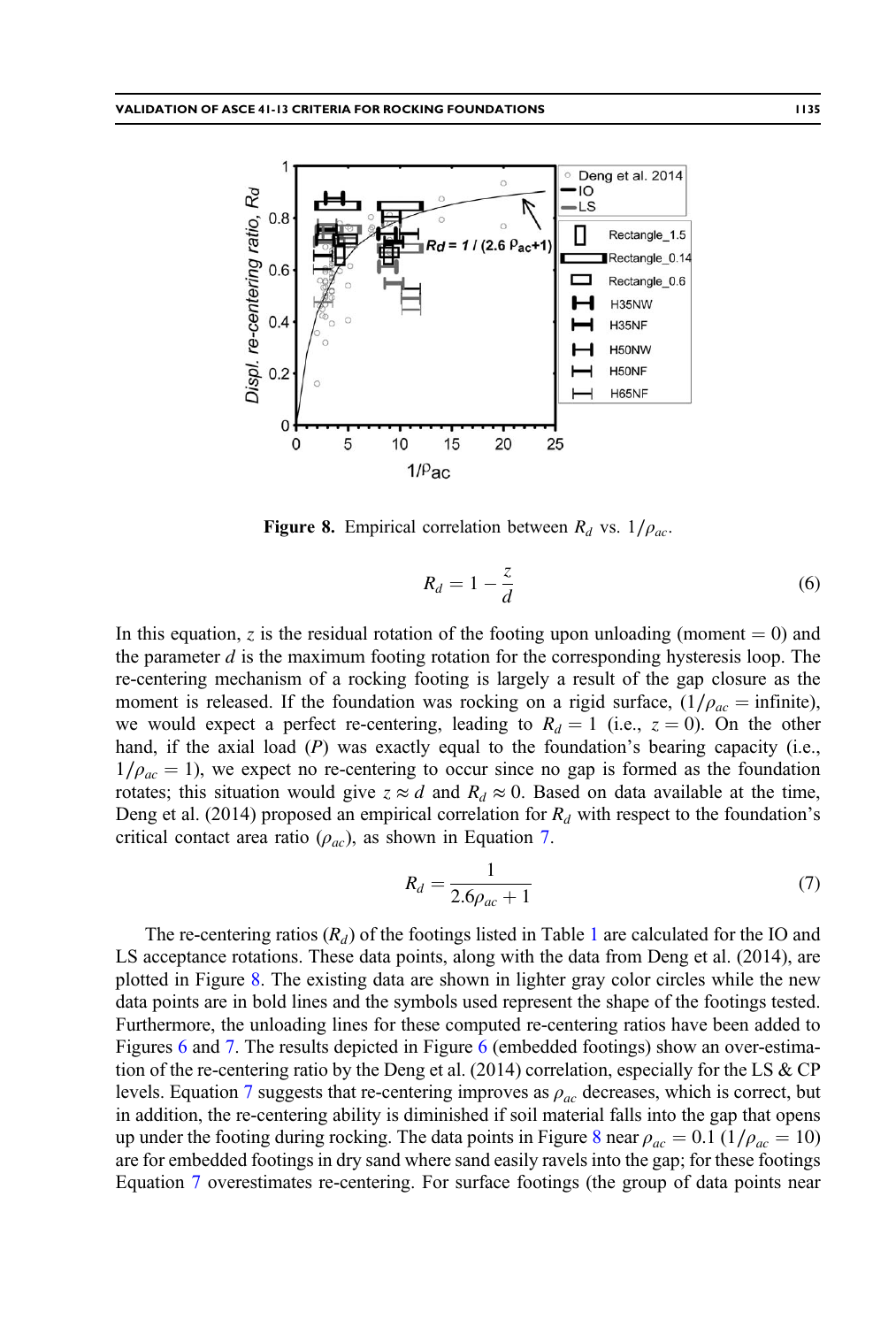<span id="page-15-0"></span> $\rho_{ac} = 0.3$  in this study, shown in Figure [7\)](#page-13-0) where soil material will not ravel into the gap, Equation [7](#page-14-0) conservatively estimates the re-centering.

It should also be pointed out that the re-centering ratio depends on the amplitude of rotation, where  $R_d$  tends to decrease as rotation demand increases. This can be seen in that the gray data points (subsequent to LS rotation) are lower than the black points (subsequent to IO rotation). Figure [8](#page-14-0) results reveal that the surface and embedded very-long-narrow footings  $(1.57<sub>e</sub> R<sub>0.14</sub> & 1.6<sub>s</sub> R<sub>0.14</sub>),$  denoted as Rectangle<sub>0.14</sub>, demonstrate a relatively large re-centering ratio. As shown in Table [2,](#page-11-0) the acceptance limits for the long-narrow footing is smaller than that of other rectangles of same  $\rho_{ac}$ . Therefore, the higher re-centering of a very-long-narrow footing is solely attributed to the decreased rotation for the IO and LS acceptance limits. Despite all of these issues, with the exception of the embedded I-shaped footing of  $MAR = 65\%$  (1.5\_e\_I65\_0.09), the correlation seems to reasonably capture the recentering capability of the footings. The surface I-shaped footing of  $MAR = 65\%$ (1.5\_s\_I65\_0.09) exerts the lowest re-centering capability for both IO and LS levels due to the least lateral confinement around the rocking edge. The re-centering ratio for the I-shaped and rectangular footings rocking in the strong direction 1.5\_s\_I65\_0.09,  $1.6\_s_R_0.14$ , and  $1.5\_s_L135_0.26$  show a clear drop from IO to the LS rotation angle.

# FOUNDATION SETTLEMENT AND UPLIFT FOR THE LEVELS OF ACCEPTANCE CRITERIA

Cumulative settlement is one of the primary potential detrimental aspects of rocking foundations. It is well known that permanent deformations, especially settlement, can accumulate with every cycle of rocking. It has been well documented (Gajan et al. 2008, [Hakhamaneshi and Kutter 2016,](#page-19-0) [Hakhamaneshi et al. 2012](#page-18-0) and [Deng et al. 2014\)](#page-18-0) that if the  $\rho_{ac}$  is large (e.g., greater than 0.2 or so), settlement can become significant. In an attempt to examine the suitability of the acceptance criteria, the amount of permanent settlement (or uplift) right before and after exceeding each acceptance limit is examined. Figure 9a shows an



Figure 9. Permanent settlement before (BE) and after exceeding (AE) Life Safety acceptance criteria rotation for (a) a surface footing that settles, and (b) an embedded footing that uplifts.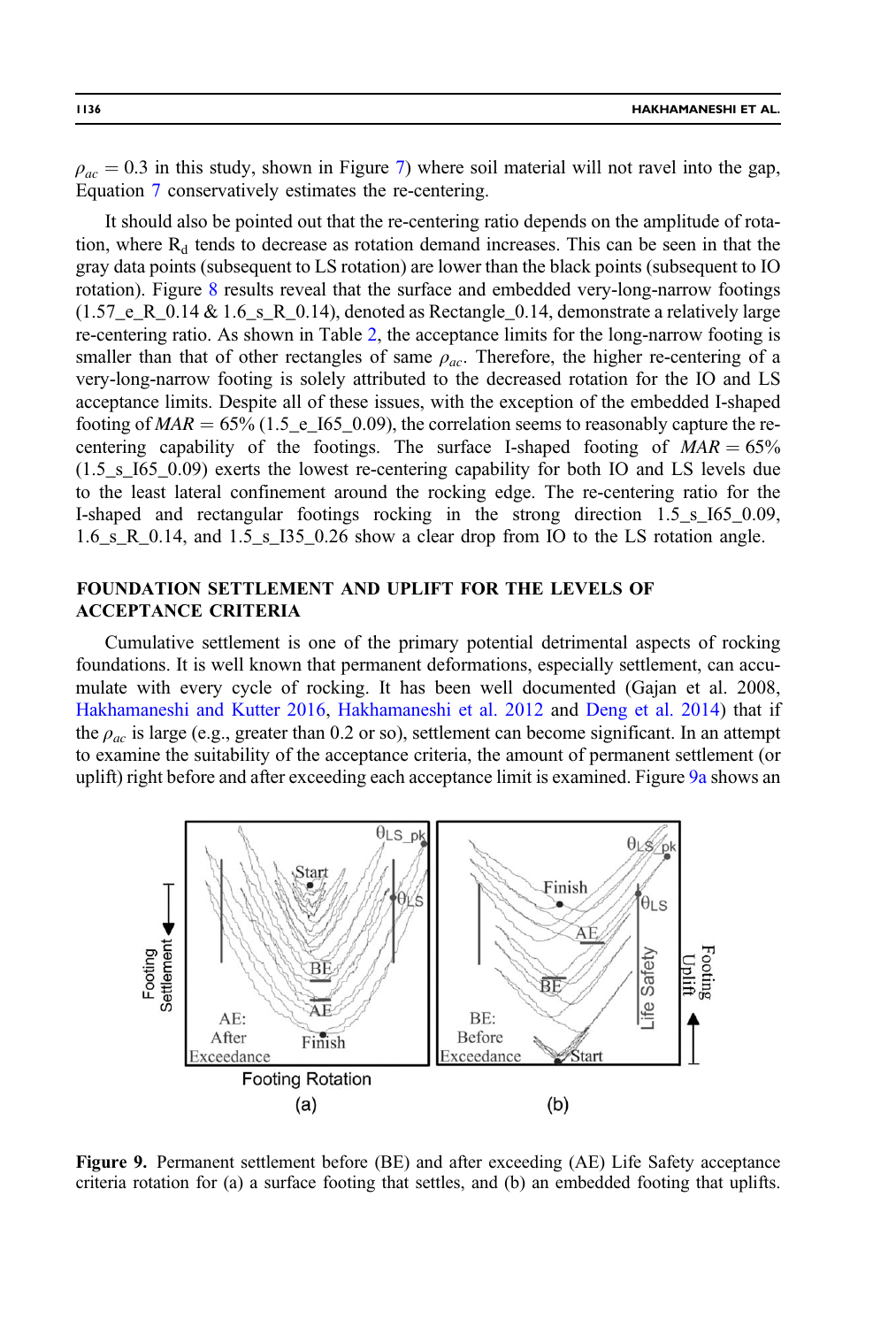<span id="page-16-0"></span>

Figure 10. Normalized permanent settlement vs. footing rotation for MAHS embedded (a, b, and c) and surface (d, e, and f) footings. Note that negative permanent settlement indicates permanent uplift. Two connected data points are shown per test—one just before and one just after exceeding the acceptance criteria.

example relationship between the footing settlement and the footing's rotation for a surface footing in the present study and Figure [9b](#page-15-0) shows a similar relationship for an embedded footing that exhibits residual uplift. The LS acceptance criteria for this particular footing,  $\theta_{LS}$ , is indicated by a vertical line while the peak footing rotation for the first cycle that exceeds this limit is denoted as  $\theta_{LS-pk}$ . The residual settlement or uplift corresponding to this peak in rotation is measured by the local minimum in the uplift attained during unloading and reloading in the opposite direction. These local minima before (BE) and after exceeding (AE) the acceptance criteria are indicated in the legend of Figure [9](#page-15-0). This process was repeated for all of the footings and for each of the IO, LS, and CP acceptance limits with the results presented in Figure 10. These figures plot the normalized permanent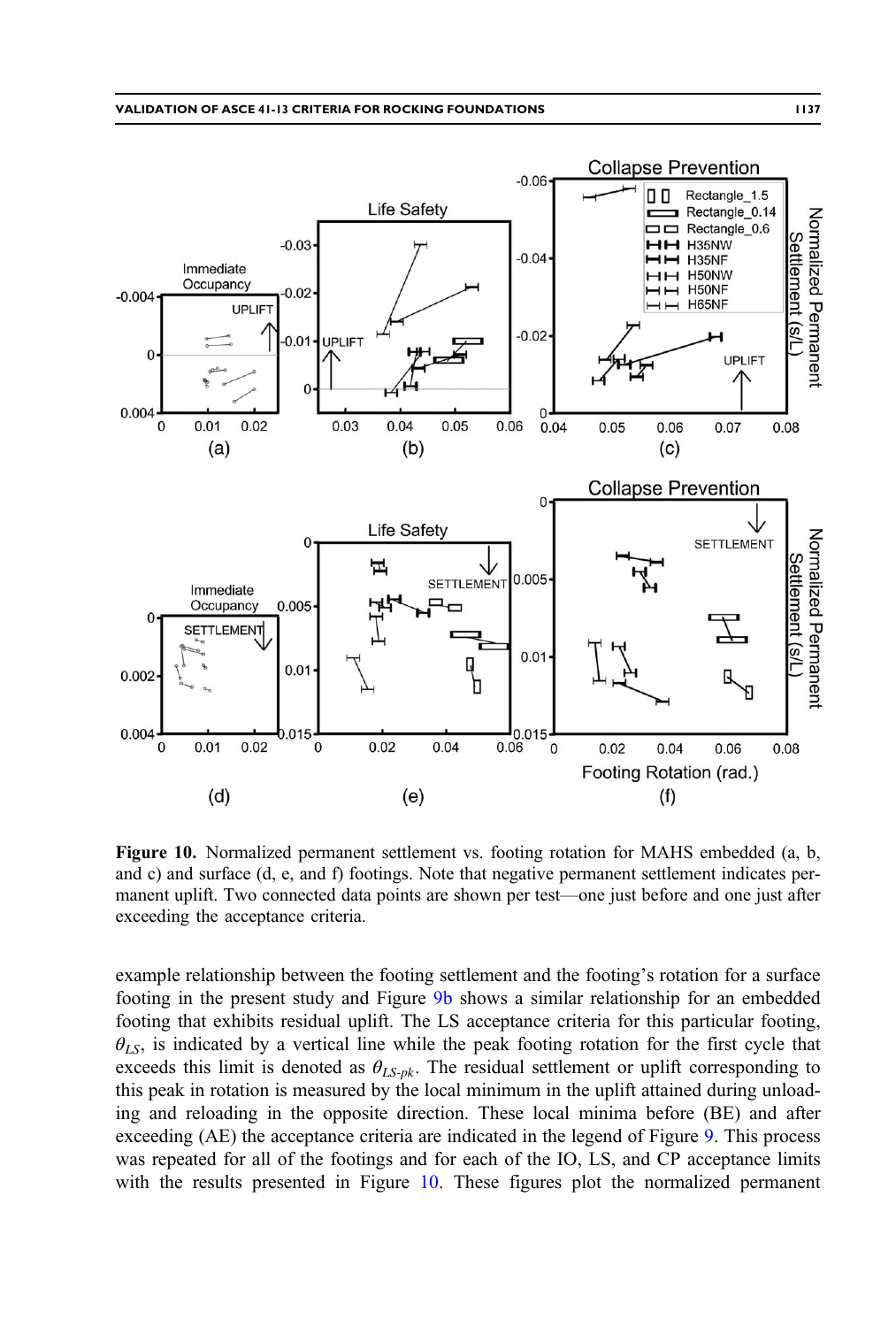uplift/settlement for the IO, LS, and CP acceptance limits, and for the embedded/surface footings, accordingly.

As shown in Figure [10a,](#page-16-0) the magnitude of normalized permanent settlement or uplift for all the embedded footings at the IO level, is smaller than  $0.4\%$  of L. In Figure [10b,](#page-16-0) prior to exceeding the LS rotation demand, the magnitude of normalized permanent uplift is smaller than  $1.5\%$  of L. In Figure  $10c$ , with the exception of the embedded I-shaped footing of  $MAR = 65\% (1.5\text{e}$ ,  $165\text{e}$ , 0.09), the amount of normalized permanent uplift remains smaller than 2% of L. In the future revisions to the ASCE 41-13 standard, the allowable footing rotation for the embedded I65 footing  $(1.5<sub>-e</sub>165<sub>-0.09</sub>)$  could be reduced to about 3% to produce settlements consistent with other footings. As shown in Figure [10](#page-16-0) (d, e, and f), the normalized permanent settlement of all the surface footings for the IO, LS  $\&$  CP acceptance limits, remains smaller than 0.4%, 1.3% and 1.5% of L, respectively. The proposed values seem to limit the footing settlement to reasonable values for each level of acceptance criteria.

#### CONCLUSIONS

This study describes some background associated with the modeling parameters and acceptance criteria for the nonlinear static and dynamic procedures in the updated standard ASCE 41-13 Seismic Evaluation and Retrofit of Existing Buildings. A trilinear backbone curve is used to model the hysteretic moment-rotation behavior of a rocking shallow foundation. The method proposed by [Deng et al. \(2014\)](#page-18-0) for estimating the re-centering of a rocking footing is used to complete the loading-unloading-reloading shape of the backbone curve. ASCE 41-13 adopts the use of elasticity solutions based upon [Gazetas \(1991\)](#page-18-0) to obtain the rocking stiffness  $(K_{yy})$ . These formulas are mainly based on the shear modulus of the soil under the footing which is non-uniform and difficult to accurately determine. A simpler method for obtaining the stiffness,  $K_{50} = 300 M_{c\text{-foot}}$ , is proposed for rectangular footings. For I-shaped footings, it is found that  $K_{50}$  varies from  $400M_{c\text{-}foot}$  to  $700M_{c\text{-}foot}$ . The direct correlation between moment capacity and  $K_{50}$  appears to be a promising practical and reasonably accurate method for determining the secant stiffness of a rocking foundation for the point at which half of the moment capacity is mobilized.

Results from a series of 16 centrifuge tests on embedded and surface rocking footings are presented. The moment-rotation behavior in these tests compare favorably to the proposed backbone curve in ASCE 41-13. The proposed re-centering method by Deng et al. (2014) overestimates the re-centering effects for embedded footings in dry sand, as it does not completely take into account the effect of sand raveling into the gap formed under a rocking footing. The ASCE 41-13 acceptance criteria are evaluated by studying the amount of permanent settlement (and uplift) immediately before and after exceeding each level of acceptance criteria (IO, LS, and CP). Except for embedded I-shaped footings of large missing area ratio (MAR), the proposed values reasonably limit the permanent settlement to the corresponding levels of acceptance criteria.

The rotation to mobilize the rocking capacity  $(g)$  is obtained for the 16 experiments and the results are compared to the previously published results by Deng et al. (2014). It is found that rectangular footings mobilize the capacity at a rotation of approximately 0.012 radians. As expected, I-shaped footings are found to mobilize the capacity at a smaller rotation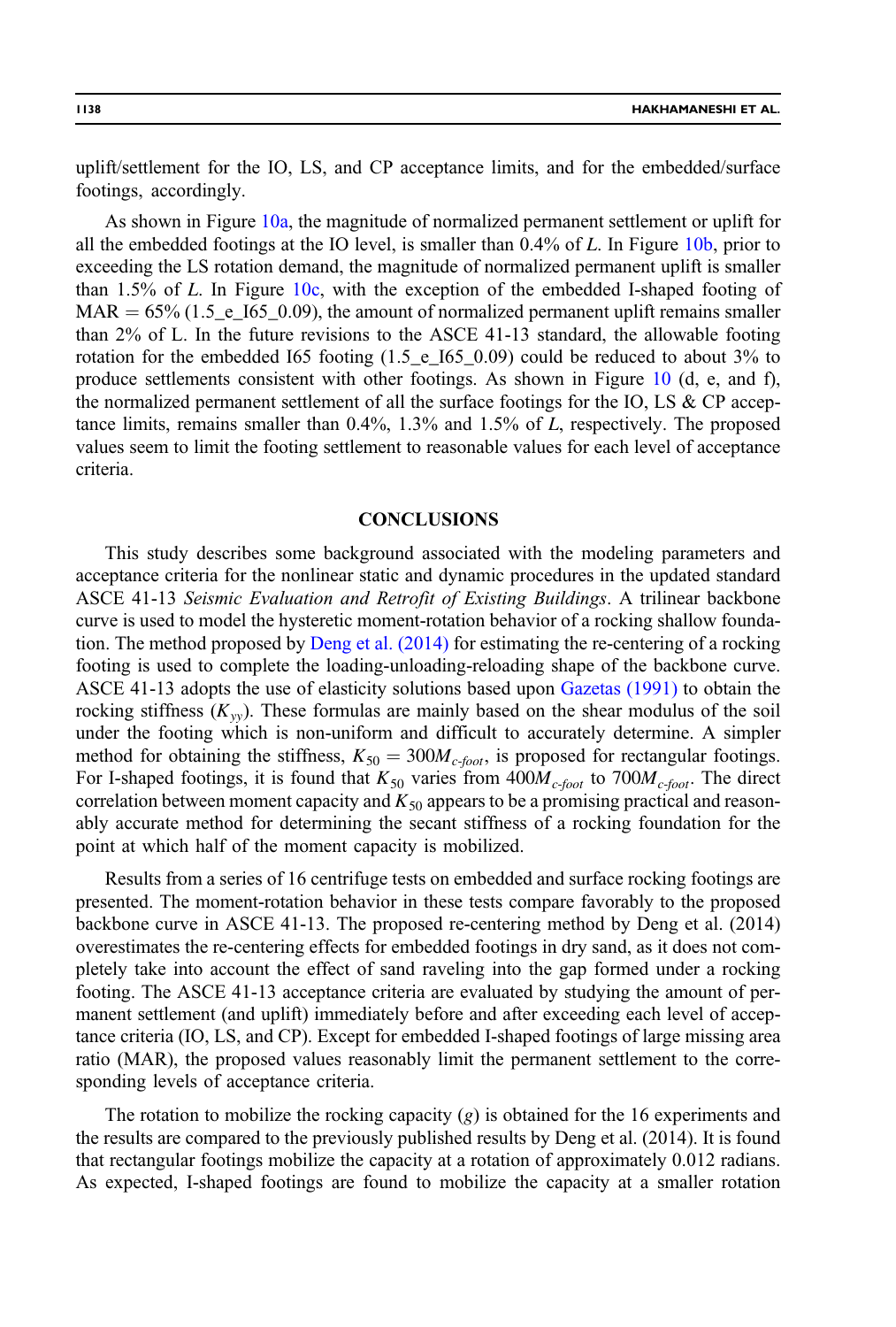<span id="page-18-0"></span>demand. I-shaped footings of largest MAR mobilize the capacity fastest as the web of the footing does not contribute significantly to the moment capacity. While the ASCE 41-13 standard proposes a reduction in the g parameter as MAR increases, further reduction is recommended to better match the experimental values for footings with a large MAR.

## ACKNOWLEDGMENTS

This work was primarily supported by NSF-NEESR under Grant number CMMI 0936503. Any findings, statements and conclusions are those of the authors, and do not necessarily reflect the opinions of the sponsoring organizations. The authors would like to thank the suggestions and contributions of Prof. Sashi Kunnath, Prof. Tara C. Hutchinson, Prof. Ross Boulanger, Prof. Mark Aschheim, Dr. Weian Liu, and Andreas G. Gavras.

## **REFERENCES**

- Allotey, N., and El Naggar, M. H., 2008. An investigation into the Winkler modeling of the cyclic response of rigid footings, [Soil Dyn. Earthq. Eng.](http://dx.doi.org/10.1016/j.soildyn.2007.04.003) 28, 44–57.
- Anastasopoulos, I., Gazetas, G., Loli, M., Apostolou, M., and Gerolymos, N., 2010. Soil failure can be used for seismic protection of structures, [Bull. Earthq. Eng.](http://dx.doi.org/10.1007/s10518-009-9145-2) 8, 309–326.
- American Society of Civil Engineers (ASCE), 2014. Seismic Evaluation and Retrofit of Existing Buildings (ASCE/SEI 41-13), Reston, VA.
- Deng, L., Kutter, B. L., and Kunnath, S., 2012a. Centrifuge modeling of bridge systems designed for rocking foundations, J. Geotech. Geoenviron. Engrg., DOI: 10.1061/(ASCE)GT .1943-5606.0000605.
- Deng, L., and Kutter, B. L., 2012b. Characterization of rocking shallow foundations using centrifuge model tests, Earthquake Engng. Struct. Dyn. 41, 1043–1060, doi: 10.1002/eqe .1181.
- Deng, L., Kutter, B., and Kunnath, S., 2014. Seismic design of rocking shallow foundations: displacement-based methodology, J. Bridge Eng., Applied Technology Council (ATC), 2011. Quantification of Building Seismic Performance Factors: Component Equivalency Methodology, FEMA P-795, prepared for the Federal Emergency Management Agency, Redwood City, CA. 10.1061/(ASCE)BE.1943-5592.0000616.
- Gajan, S., and Kutter, B. L., 2008. Capacity, settlement, and energy dissipation of shallow footings subjected to rocking, [J. Geotech. Geoenviron. Engrg.](http://dx.doi.org/10.1061/(ASCE)1090-0241(2008)134:8(1129)), ASCE, 134, 1129–1141.
- Garnier, J., Gaudin, C., Springman, S. M., Culligan, P. J., Goodings, D. J., Konig, D., Kutter, B. L., Phillips, R., Randolph, M. F., and Thorel, L., 2007. Catalogue of scaling laws and similitude questions in geotechnical centrifuge modeling, *[International Journal of Physical](http://dx.doi.org/10.1680/ijpmg.2007.070301)* [Modelling in Geotechnics](http://dx.doi.org/10.1680/ijpmg.2007.070301) 7, 1–23.
- Gazetas, G., 1991. Foundation vibrations. Foundation Engineering Handbook (H. Y. Fang, Editor), Van Nostrand Reinhold, New York.
- Hakhamaneshi, M., Kutter, B. L., Deng, L., Hutchinson, T. C., and Liu, W., 2012. New findings from centrifuge modeling of rocking shallow foundations in clayey ground, Proceedings of ASCE 2012 Geo-congress, 25–29 March 2012, Oakland, CA.
- Hakhamaneshi, M., 2014. Rocking Foundations for Building Systems, Effect of Footing Shape, Soil Environment, Embedment and Normalized Moment-to-Shear Ratio, Ph.D. Thesis, University of California, Davis, CA.